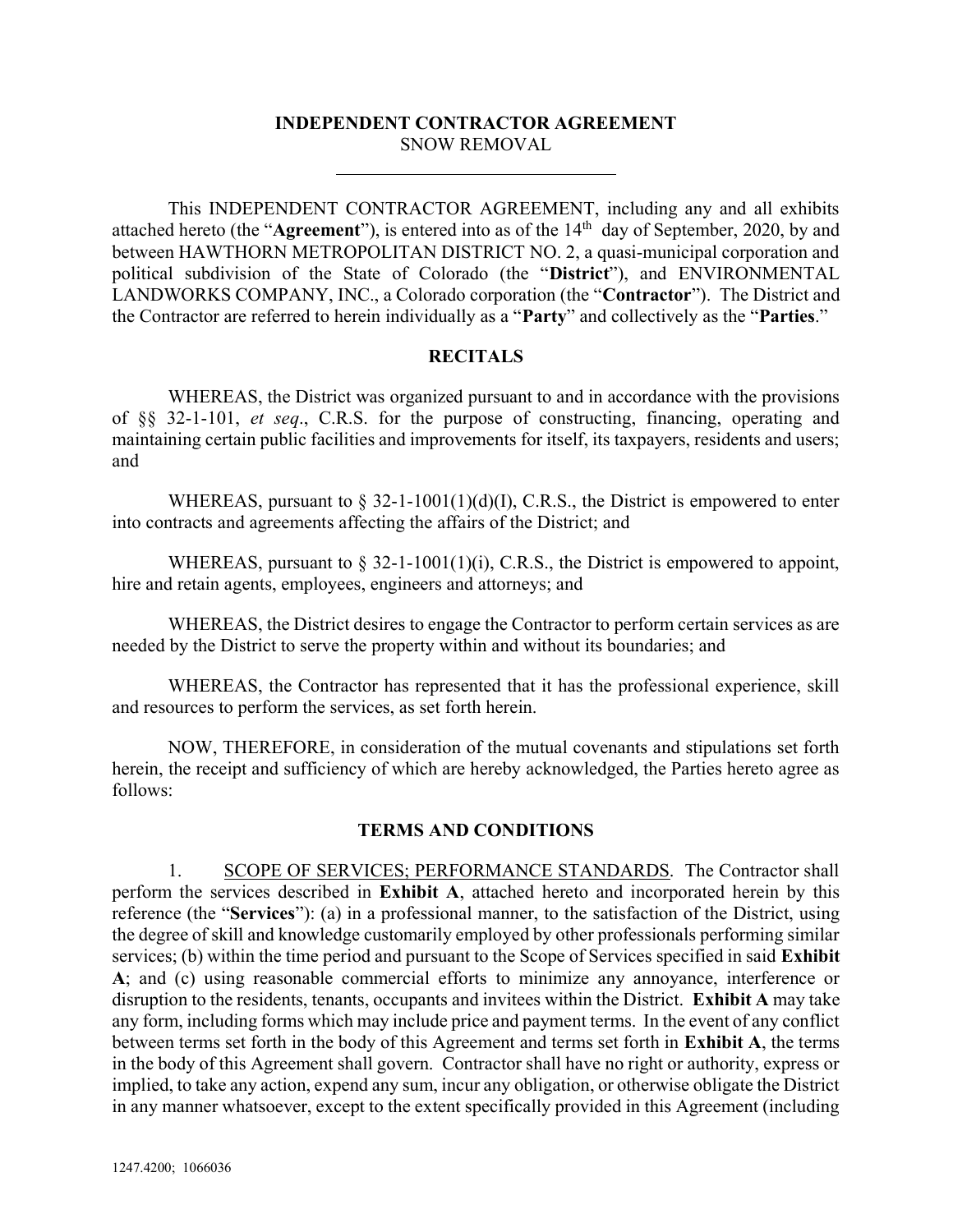Exhibit A) or through other authorization expressly delegated to or authorized by the District through its Board of Directors.

2. TERM/RENEWAL. This Agreement shall be effective as of September 1, 2020 and shall terminate on the earlier to occur of: (i) termination pursuant to Section 18 hereof; or (ii) May 31, 2021.

3. ADDITIONAL SERVICES. The District may, in writing, request the Contractor provide additional services not set forth in Exhibit A. The terms and conditions of the provision of such services shall be subject to the mutual agreement of the Contractor and the District pursuant to a written service/work order executed by an authorized representative of the District and the Contractor or an addendum to this Agreement. Authorization to proceed with additional services shall not be given unless the District has appropriated funds sufficient to cover the additional compensable amount. To the extent additional services are provided pursuant to this Section 3, the terms and conditions of this Agreement relating to Services shall also apply to any additional services rendered.

4. REPAIRS/CLAIMS. The Contractor shall notify the District immediately of any and all damage caused by the Contractor to District property and that of third parties. The Contractor will promptly repair or, at the District's option, reimburse the District for the repair of any damage to property caused by the Contractor or its employees, agents or equipment. In addition, the Contractor shall promptly notify the District of all potential claims of which it becomes aware. The Contractor further agrees to take all reasonable steps to preserve all physical evidence and information which may be relevant to the circumstances surrounding a potential claim, while maintaining public safety, and to grant to the District the opportunity to review and inspect such evidence, including the scene of any damage or accidents. The Contractor shall be responsible for initiating, maintaining, and supervising all safety precautions and programs in connection with the Services and shall provide all reasonable protection to prevent damage or injury to persons and property, including any material and equipment related to the Services, whether in storage on or off site, under the care, custody, or control of the Contractor or any of its subcontractors.

#### 5. GENERAL PERFORMANCE STANDARDS.

a. The Contractor has by careful examination ascertained: (i) the nature and location of the Services; (ii) the configuration of the ground on which the Services are to be performed; (iii) the character, quality, and quantity of the labor, materials, equipment and facilities necessary to complete the Services; (iv) the general and local conditions pertaining to the Services; and (v) all other matters which in any way may affect the performance of the Services by the Contractor. Contractor enters into this Agreement solely because of the results of such examination and not because of any representations pertaining to the Services or the provision thereof made to it by the District or any agent of the District and not contained in this Agreement. The Contractor represents that it has or shall acquire the capacity and the professional experience and skill to perform the Services and that the Services shall be performed in accordance with the standards of care, skill and diligence provided by competent professionals who perform services of a similar nature to those specified in this Agreement. If competent professionals find that the Contractor's performance of the Services does not meet this standard, the Contractor shall, at the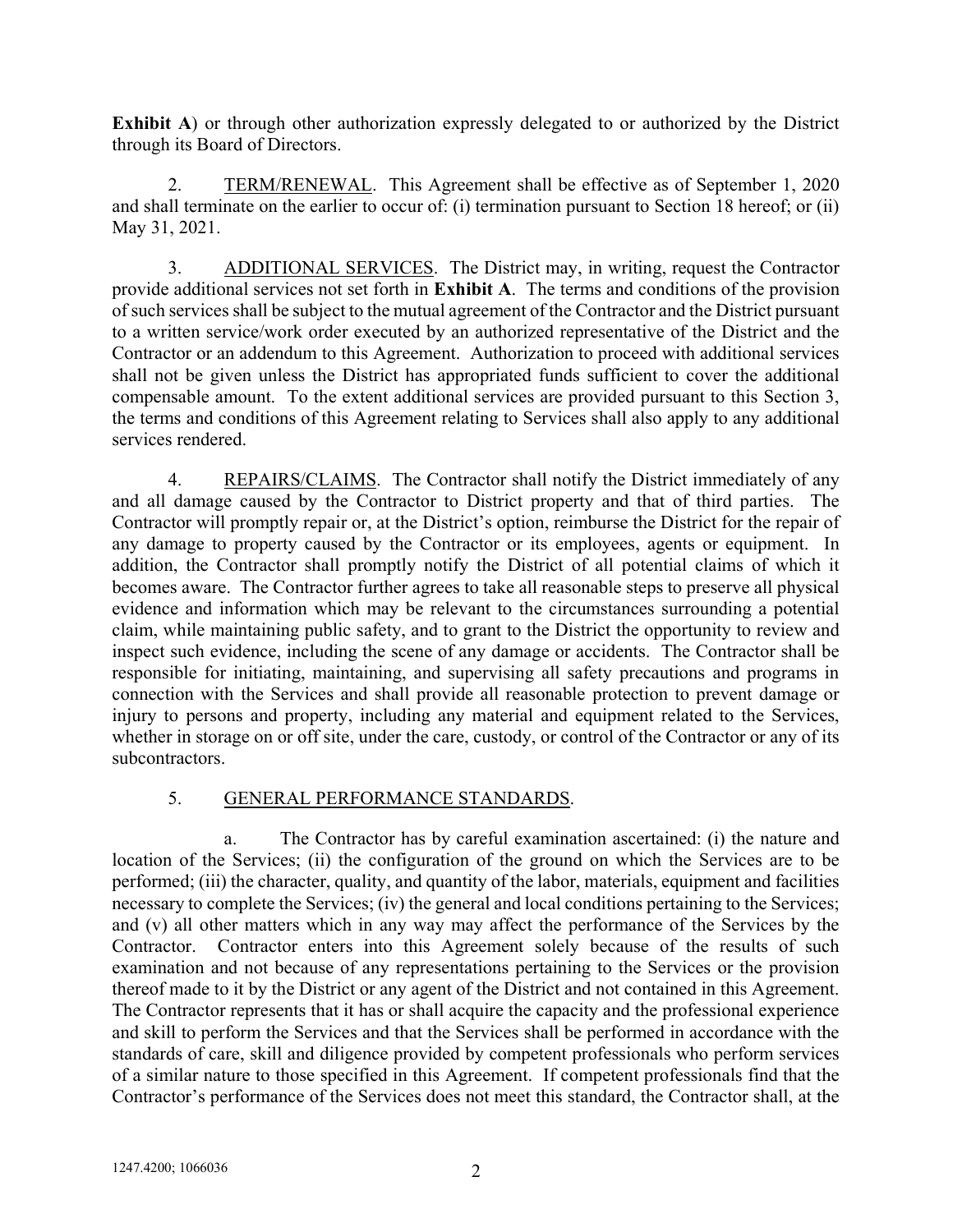District's request, re-perform the Services not meeting this standard without additional compensation.

b. The Contractor shall use reasonable commercial efforts to perform and complete the Services in a timely manner. If performance of the Services by the Contractor is delayed due to factors beyond the Contractor's reasonable control, or if conditions of the scope or type of services are expected to change, Contractor shall give prompt notice to the District of such a delay or change and receive an equitable adjustment of time and/or compensation, as negotiated between the Parties.

c. The Services provided under this Agreement shall be adequate and sufficient for the intended purposes and shall be completed in a good and workmanlike manner.

d. The Contractor agrees that it has and will continue to comply with all Laws while providing Services under this Agreement. "Laws" means: (i) federal, state, county and local or municipal body or agency laws, statutes, ordinances and regulations; (ii) any licensing bonding, and permit requirements; (iii) any laws relating to storage, use or disposal of hazardous wastes, substances or materials; (iv) rules, regulations, ordinances and/or similar directives regarding business permits, certificates and licenses; (v) regulations and orders affecting safety and health, including but not limited to the Occupational Safety and Health Act of 1970; (vi) Wage and Hour laws, Worker Compensation laws, and immigration laws.

The responsibilities and obligations of the Contractor under this Agreement shall not be relieved or affected in any respect by the presence of any agent, consultant, subconsultant or employee of the District. Review, acceptance or approval by the District of the Services performed or any documents prepared by the Contractor shall not relieve the Contractor of any responsibility for deficiencies, omissions or errors in said Services or documents, nor shall it be construed to operate as a waiver of any rights under this Agreement or of any cause of action arising out of the performance of this Agreement.

6. INTENTIONALLY DELETED.

# 7. COMPENSATION AND INVOICES.

a. Compensation. Compensation for the Services provided under this Agreement shall be in accordance with the compensation schedule attached hereto as Exhibit A. The Contractor shall be responsible for all expenses it incurs in performance of this Agreement and shall not be entitled to any reimbursement or compensation except as provided in Exhibit A of this Agreement, unless said reimbursement or compensation is approved in writing by the District in advance of incurring such expenses. Any direct reimbursable costs for materials will be reimbursable at the Contractor's actual cost, provided that the Contractor shall make a reasonable attempt to notify the District of the estimated amount of such reimbursable costs (or any material adjustments thereto subsequently identified) prior to commencing the requested services. Concurrent with the execution of this Agreement, the Contractor shall provide the District with a current completed Internal Revenue Service Form W-9 (Request for Taxpayer Identification Number and Certification) ("W-9"). No payments will be made to the Contractor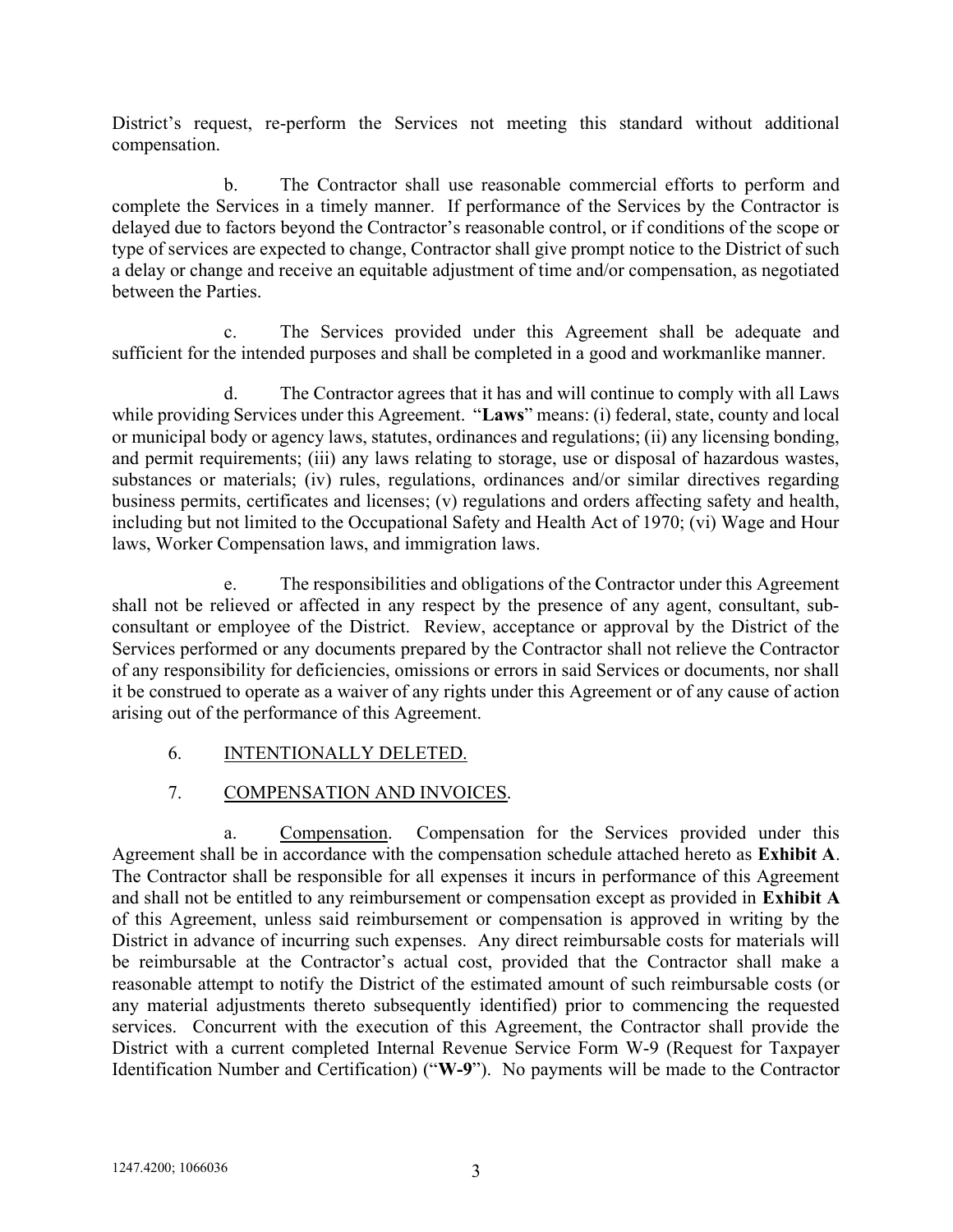until the completed W-9 is provided. The W-9 shall be attached hereto and incorporated herein as Exhibit B.

b. Invoices. Invoices for the Services shall be submitted monthly, by the  $10<sup>th</sup>$ of each month, during the term of this Agreement and shall contain the following information:

i. An itemized statement of the Services performed.

ii. Any other reasonable information required by the District to process payment of the invoice, including project and/or cost codes as provided in any applicable written service/work order.

The District shall be charged only for the actual time and direct costs incurred for the performance of the Services. Invoices received by the District after the  $10<sup>th</sup>$  of each month may be processed the following month.

8. TIME FOR PAYMENT. Payment for the Services shall be made by the District within thirty (30) days of receipt of a timely, satisfactory and detailed invoice in the form required by Section 7. In the event a Board meeting is not scheduled in time to review payment of an invoice, the Board hereby authorizes payment for Services, subject to the appropriation and budget requirements under Section 27 hereof, without the need for additional Board approval, so long as any payment required to be made does not exceed the amounts appropriated for such Services as set forth in the District's approved budget. Such payment shall require review and approval of each invoice by two officers of the District.

9. INDEPENDENT CONTRACTOR. The Contractor is an independent contractor and nothing in this Agreement shall constitute or designate the Contractor or any of its employees or agents as employees or agents of the District. The Contractor shall have full power and authority to select the means, manner and method of performing its duties under this Agreement, without detailed control or direction from the District, and shall be responsible for supervising its own employees or subcontractors. The District is concerned only with the results to be obtained. The District shall not be obligated to secure, and shall not provide, any insurance coverage or employment benefits of any kind or type to or for the Contractor or its employees, sub-consultants, contractors, agents, or representatives, including coverage or benefits related but not limited to: local, state or federal income or other tax contributions, insurance contributions (e.g. FICA taxes), workers' compensation, disability, injury, health or life insurance, professional liability insurance, errors and omissions insurance, vacation or sick-time benefits, retirement account contributions, or any other form of taxes, benefits or insurance. The Contractor shall be responsible for its safety, and the safety of its employees, sub-contractors, agents, and representatives. All personnel furnished by the Contractor will be deemed employees or sub-contractors of the Contractor and will not for any purpose be considered employees or agents of the District. The Contractor is not entitled to worker's compensation benefits or unemployment insurance benefits, unless unemployment compensation coverage is provided by the Contractor or some other entity other than the District, and the Contractor is obligated to pay federal and state income taxes on moneys by it earned pursuant to this Agreement.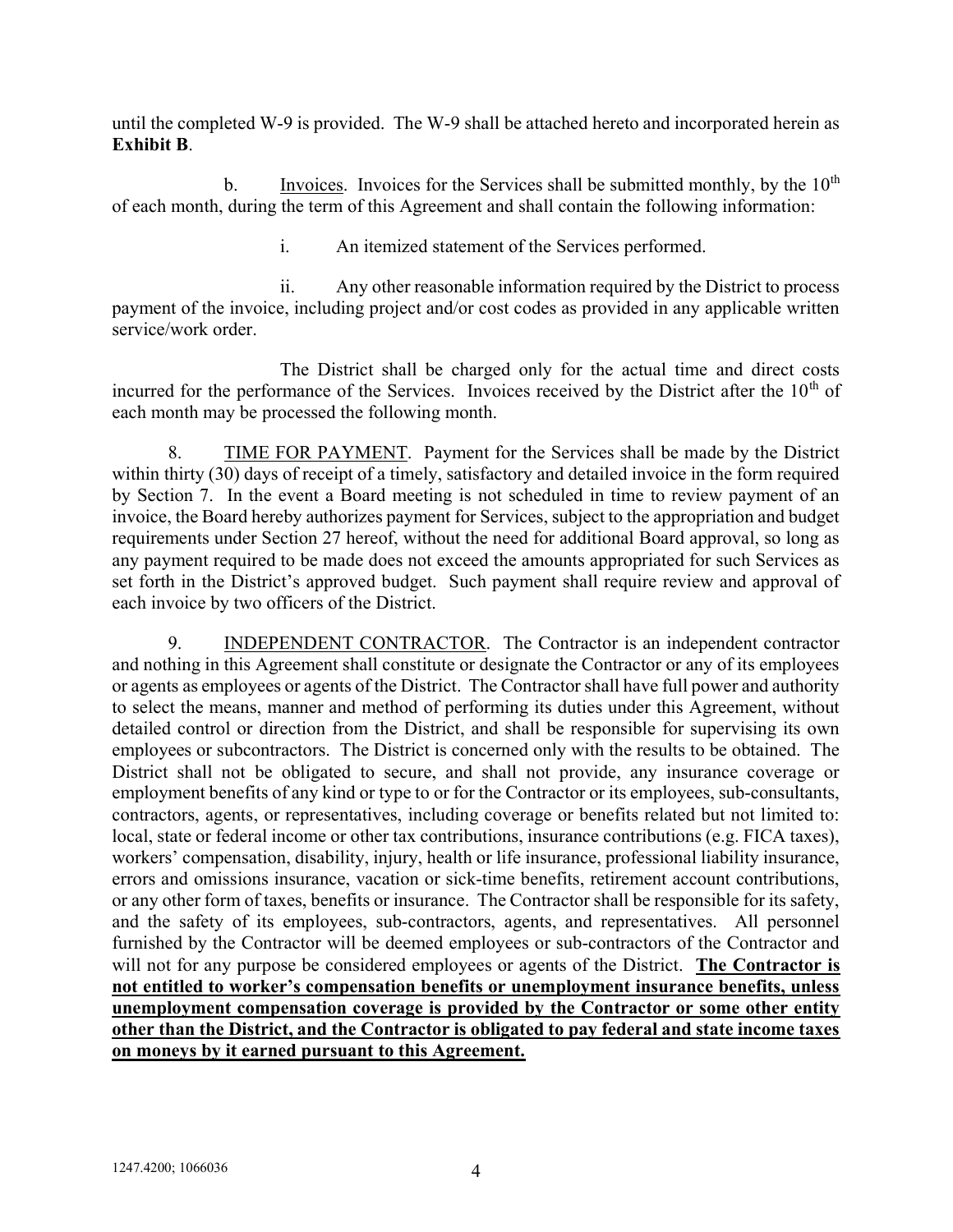10. EQUAL OPPORTUNITY / EMPLOYMENT ELIGIBILITY. This Agreement is subject to all applicable laws and executive orders relating to equal opportunity and nondiscrimination in employment and the Contractor represents and warrants that it will not discriminate in its employment practices in violation of any such applicable law or executive order.

The Contractor hereby states that it does not knowingly employ or contract with illegal aliens and that the Contractor has participated in or has attempted to participate in the E-Verify Program or Department Program (formerly known as the Basic Pilot Program) (as defined in §8-17.5-101, C.R.S.) in order to verify that it does not employ any illegal aliens. The Contractor affirmatively makes the follow declarations:

a. The Contractor shall not knowingly employ or contract with an illegal alien who will perform work under the public contract for services contemplated in this Agreement and will participate in the E-Verify Program or Department Program (as defined in §8-17.5-101, C.R.S.) in order to confirm the employment eligibility of all employees who are newly hired for employment to perform work under the public contract for Services contemplated in this Agreement.

b. The Contractor shall not knowingly enter into a contract with a subcontractor that fails to certify to the Contractor that the subcontractor shall not knowingly employ or contract with an illegal alien to perform the services contemplated in this Agreement.

c. The Contractor has confirmed the employment eligibility of all employees who are newly hired for employment to perform work under the public contract for services through participation in either the E-Verify Program or the Department Program.

d. The Contractor is prohibited from using either the E-Verify Program or the Department Program procedures to undertake pre-employment screening of job applicants while this Agreement is being performed.

If the Contractor obtains actual knowledge that a subcontractor performing the services under this Agreement knowingly employs or contracts with an illegal alien, the Contractor shall be required to:

i. Notify the subcontractor and the District within three (3) days that the Contractor has actual knowledge that the subcontractor is employing or contracting with an illegal alien.

ii. Terminate the subcontract with the subcontractor if within three (3) days of receiving the notice required above the subcontractor does not stop employing or contracting with the illegal alien; except that the Contractor shall not terminate the contract with the subcontractor if during such three (3) days the subcontractor provides information to establish that the subcontractor has not knowingly employed or contracted with an illegal alien.

The Contractor shall comply with any reasonable request by the Department of Labor and Employment made in the course of an investigation involving matters under this Section 10 that such Department is undertaking pursuant to the authority established in § 8-17.5- 102, C.R.S.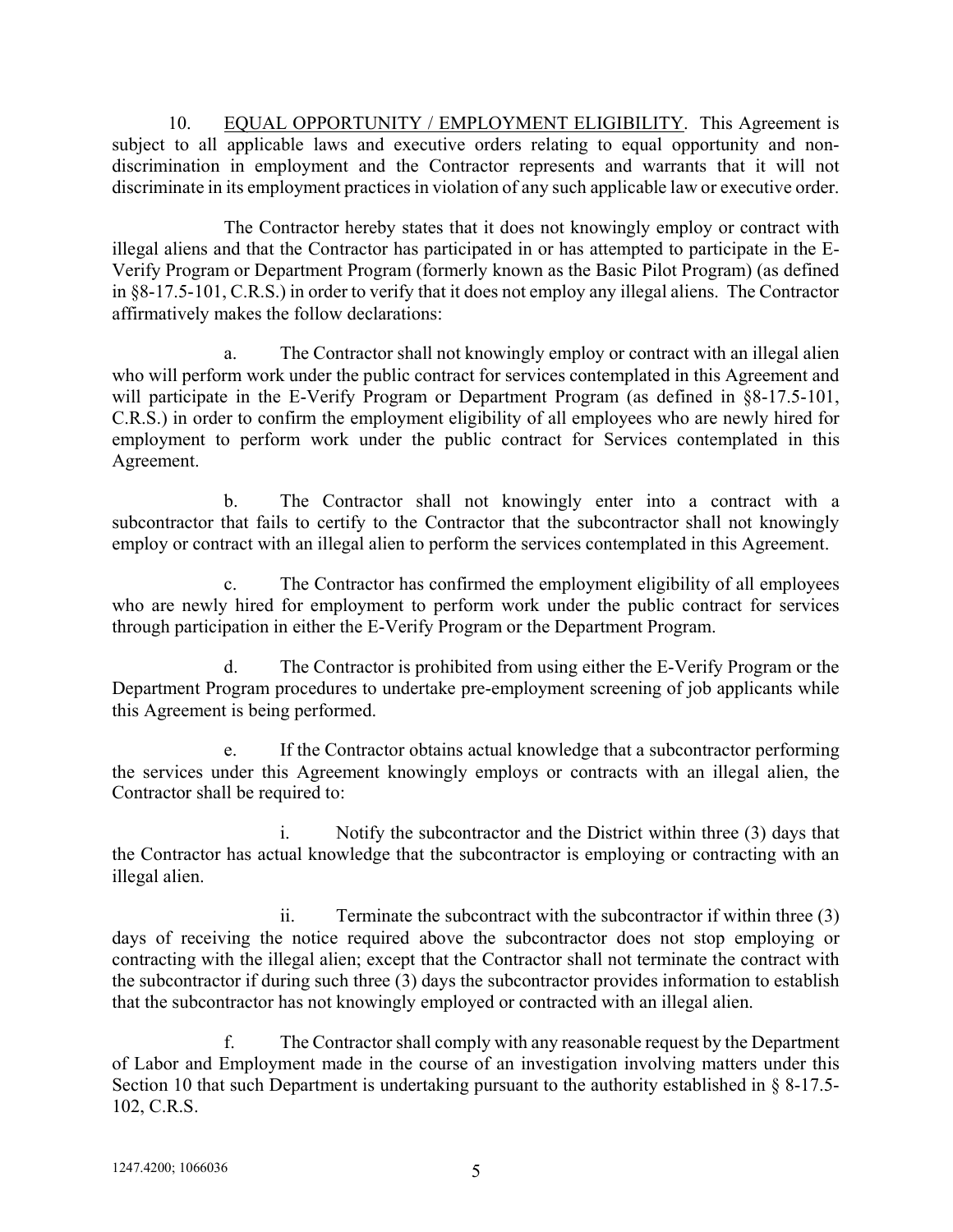If the Contractor violates a provision of this Agreement pursuant to which § 8-17.5-102, C.R.S., applies the District may terminate this Agreement upon three (3) days written notice to the Contractor. If this Agreement is so terminated, the Contractor shall be liable for actual and consequential damages to the District.

#### 11. CONTRACTOR'S INSURANCE.

a. The Contractor shall acquire and maintain, at its sole cost and expense, during the entire term of this Agreement, insurance coverage in the minimum amounts set forth in Exhibit C, attached hereto and incorporated herein by this reference. A waiver of subrogation and rights of recovery against the District, its directors, officers, employees and agents is required for Commercial General Liability and Workers Compensation coverage. The Commercial General Liability and Comprehensive Automobile Liability Insurance policies will be endorsed to name the District as an additional insured. All coverage provided pursuant to this Agreement shall be written as primary policies, not contributing with and not supplemental to any coverage that the District may carry, and any insurance maintained by the District shall be considered excess. The District shall have the right to verify or confirm, at any time, all coverage, information or representations contained in this Agreement.

b. Prior to commencing any work under this Agreement, the Contractor shall provide the District with a certificate or certificates evidencing the policies required by this Agreement, as well as the amounts of coverage for the respective types of coverage, which certificate(s) shall be attached hereto as Exhibit C-1. If the Contractor subcontracts any portion(s) of the Services, said subcontractor(s) shall be required to furnish certificates evidencing statutory workers' compensation insurance, comprehensive general liability insurance and automobile liability insurance in amounts satisfactory to the District and the Contractor; provided, however, that sub-contractors of the Contractor shall not be required by the District to provide coverage in excess of that which is required hereunder of the Contractor. If the coverage required expires during the term of this Agreement, the Contractor or subcontractor shall provide replacement certificate(s) evidencing the continuation of the required policies.

c. The Contractor's failure to purchase the required insurance shall not serve to release it from any obligations contained in this Agreement; nor shall the purchase of the required insurance serve to limit the Contractor's liability under any provision in this Agreement. The Contractor shall be responsible for the payment of any deductibles on issued policies.

#### 12. CONFIDENTIALITY AND CONFLICTS.

a. Confidentiality. Any information deemed confidential by the District and given to the Contractor by the District, or developed by the Contractor as a result of the performance of a particular task, shall remain confidential. In addition, the Contractor shall hold in strict confidence, and shall not use in competition, any information which the Contractor becomes aware of under or by virtue of this Agreement which the District deems confidential, or which the District has agreed to hold confidential, or which, if revealed to a third party, would reasonably be construed to be contrary to the interests of the District. Confidential information shall not include, however, any information which is: (i) generally known to the public at the time provided to the Contractor; (ii) provided to the Contractor by a person or entity not bound by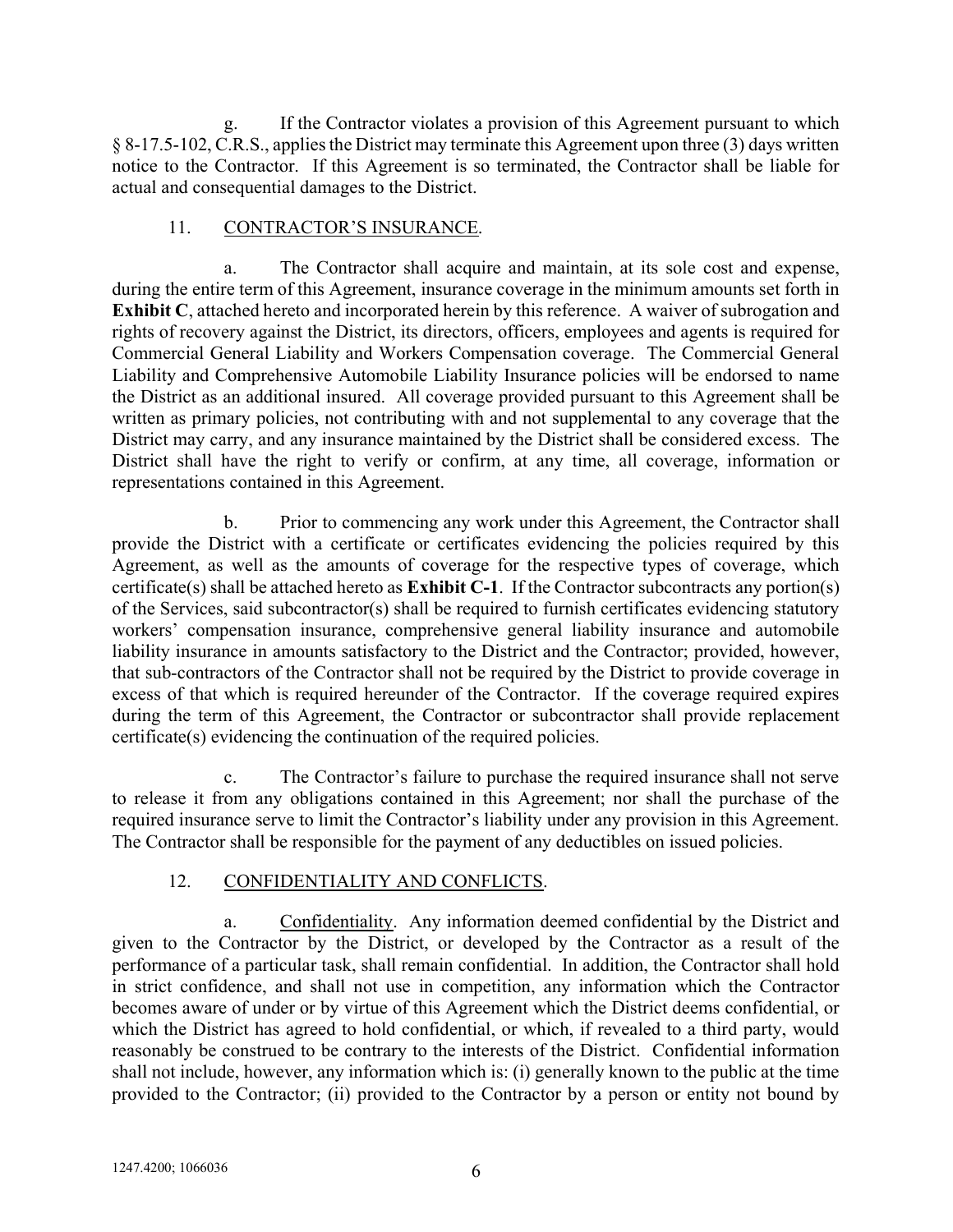confidentiality to the District; or (iii) independently developed by the Contractor without use of the District's confidential information. During the performance of this Agreement, if the Contractor is notified that certain information is to be considered confidential, the Contractor agrees to enter into a confidentiality agreement in a form reasonably acceptable to the District and the Contractor. The Contractor agrees that any of its employees, agents or subcontractors with access to any information designated thereunder as confidential information of the District shall agree to be bound by the terms of such confidentiality agreement.

b. Personal Identifying Information. During the performance of this Agreement, the District may disclosure Personal Identifying Information to the Contractor. "Personal Identifying Information" means a social security number; a personal identification number; a password; a pass code; an official state or government-issued driver's license or identification card number; a government passport number; biometric data, as defined in § 24-73- 103(1)(a), C.R.S.; an employer, student, or military identification number; or a financial transaction device, as defined in § 18-5-701(3), C.R.S. In compliance with § 24-73-102, C.R.S., the Contractor agrees to implement and maintain reasonable security procedures and practices that are: (i) appropriate to the nature of the Personal Identifying Information disclosed to the Contractor; and (ii) reasonably designed to help protect the Personal Identifying Information from unauthorized access, use, modification, disclosure, or destruction.

c. Conflicts. Prior to the execution of, and during the performance of this Agreement and prior to the execution of future agreements with the District, the Contractor agrees to notify the District of conflicts known to the Contractor that impact the Contractor's provision of Services to the District.

13. OWNERSHIP OF DOCUMENTS. All documents produced by or on behalf of the Contractor prepared pursuant to this Agreement, including, but not limited to, all maps, plans, drawings, specifications, reports, electronic files and other documents, in whatever form, shall remain the property of the District under all circumstances, upon payment to the Contractor of the invoices representing the work by which such materials were produced. At the District's request the Contractor will provide the District with all documents produced by or on behalf of the Contractor pursuant to this Agreement. The Contractor shall maintain electronic and reproducible copies on file of any such instruments of service involved in the Services for a period of two (2) years after termination of this Agreement, shall make them available for the District's use and shall provide such copies to the District upon request at no cost.

14. LIENS AND ENCUMBRANCES. The Contractor shall not have any right or interest in any District assets, or any claim or lien with respect thereto, arising out of this Agreement or the performance of the Services contemplated in this Agreement. The Contractor, for itself, hereby waives and releases any and all statutory or common law mechanic's, materialmen's or other such lien claims, or rights to place a lien upon the District's property or any improvements thereon in connection with any Services performed under or in connection with this Agreement, and the Contractor shall cause all permitted subcontractors, suppliers, materialmen, and others claiming by, through or under the Contractor to execute similar waivers prior to commencing any work or providing any materials in connection with the Services. The Contractor further agrees to execute a sworn affidavit respecting the payment and lien releases of all subcontractors, suppliers and materialmen, and release of lien respecting the Services at such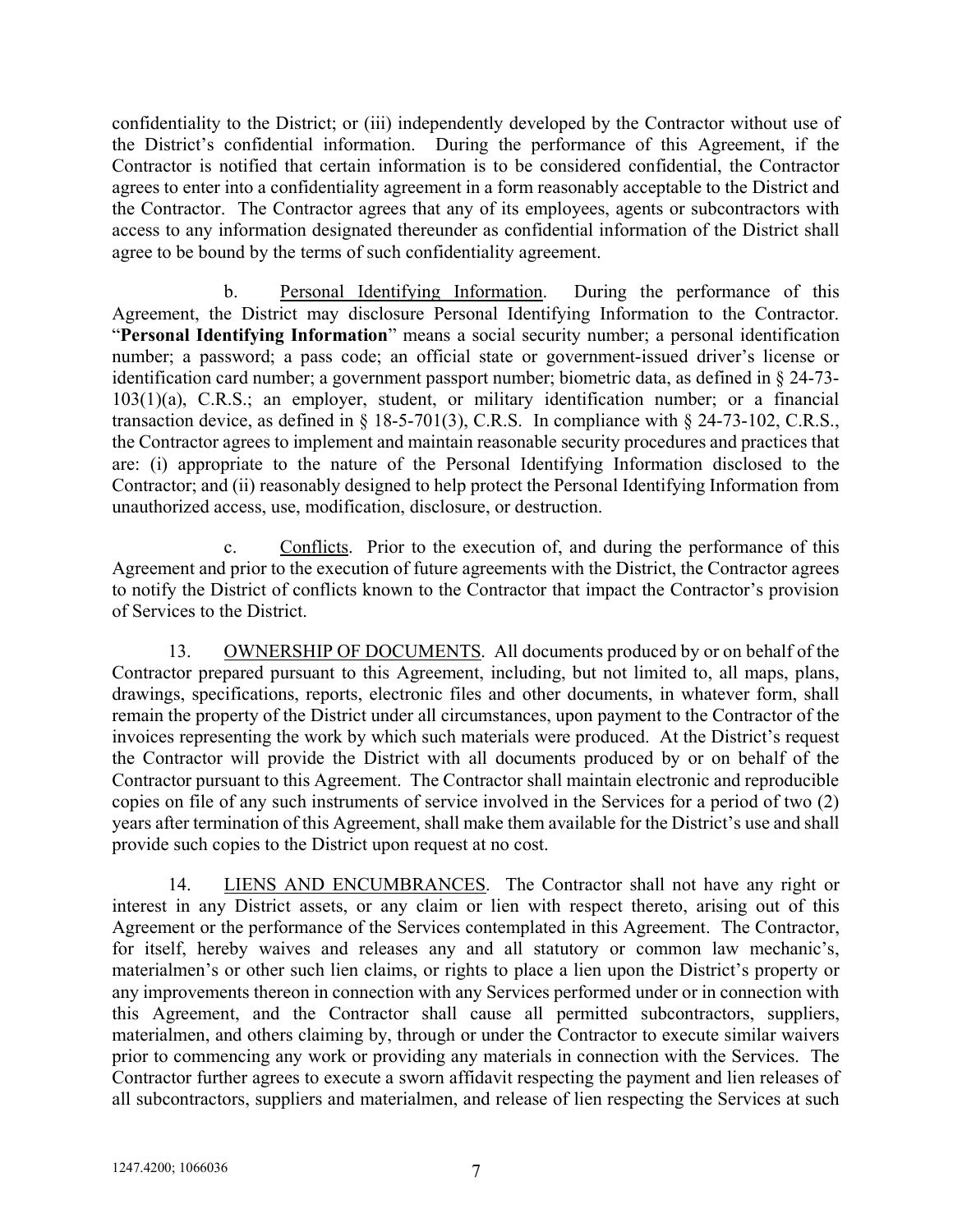time or times and in such form as may be reasonably requested by the District. The Contractor will provide indemnification against all such liens for labor performed, materials supplied or used by the Contractor and/or any other person in connection with the Services undertaken by the Contractor, in accordance with Section 15, below.

## 15. INDEMNIFICATION.

a. The Contractor shall defend, indemnify and hold harmless the District and each of its directors, officers, contractors, employees, agents and consultants (collectively, the "District Indemnitees"), from and against any and all claims, demands, losses, liabilities, actions, lawsuits, damages, and expenses (the "Claims"), including reasonable legal expenses and attorneys' fees actually incurred, by the District Indemnitees arising directly or indirectly, in whole or in part, out of the errors or omissions, negligence, willful misconduct, or any criminal or tortious act or omission of the Contractor or any of its subcontractors, officers, agents or employees, in connection with this Agreement and/or the Contractor's performance of the Services or work pursuant to this Agreement. Notwithstanding anything else in this Agreement or otherwise to the contrary, the Contractor is not obligated to indemnify the District Indemnitees for the negligence of the District or the negligence of any other District Indemnitee, except the Contractor. Except as otherwise provided by applicable law, this indemnification obligation will not be limited in any way by any limitation on the amount or types of damages, compensation or benefits payable by or for the Contractor under workers' compensation acts, disability acts or other employee benefit acts, provided that in no event shall the Contractor be liable for special/consequential or punitive damages.

b. In the event the Contractor fails to assume the defense of any Claims under this Section 15 within fifteen (15) days after notice from the District of the existence of such Claim, the District may assume the defense of the Claim with counsel of its own selection, and the Contractor will pay all reasonable expenses of such counsel. Insurance coverage requirements specified in this Agreement shall in no way lessen or limit the liability of the Contractor under the terms of this indemnification obligation.

c. Insurance coverage requirements specified in this Agreement shall in no way lessen or limit the liability of the Contractor under the terms of this indemnification obligation. The Contractor shall obtain, at its own expense, any additional insurance that it deems necessary with respect to its obligations under this Agreement, including the indemnity obligations set forth in Section 15. This defense and indemnification obligation shall survive the expiration or termination of this Agreement.

16. ASSIGNMENT. The Contractor shall not assign this Agreement or parts thereof, or its respective duties, without the express written consent of the District. Any attempted assignment of this Agreement in whole or in part with respect to which the District has not consented, in writing, shall be null and void and of no effect whatsoever.

17. SUB-CONTRACTORS. The Contractor is solely and fully responsible to the District for the performance of all Services in accordance with the terms set forth in this Agreement, whether performed by the Contractor or a subcontractor engaged by the Contractor, and neither the District's approval of any subcontractor, suppliers, or materialman, nor the failure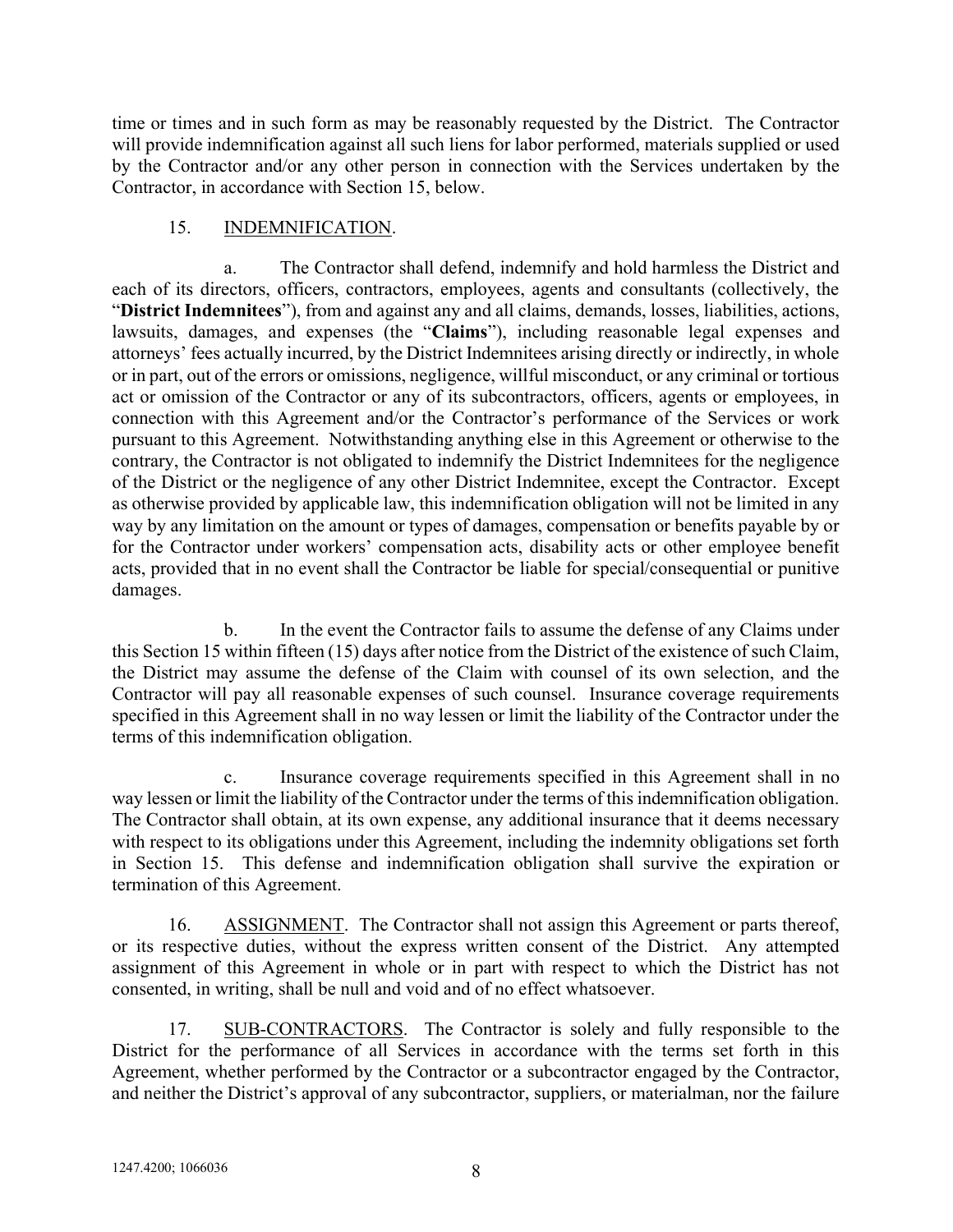of performance thereof by such persons or entities, will relieve, release, or affect in any manner the Contractor's duties, liabilities or obligations under this Agreement . The Contractor shall not subcontract any Services without prior written approval by the District. The Contractor agrees that each and every agreement of the Contractor with any subcontractor to perform Services under this Agreement shall contain an indemnification provision identical to the one contained in this Agreement holding the District harmless for the acts of the subcontractor. Prior to commencing any Services, a subcontractor shall provide evidence of insurance coverage to the District in accordance with the requirements of this Agreement. The Contractor further agrees that all such subcontracts shall provide that they may be terminated immediately without cost or penalty upon termination of this Agreement, other than payment for services rendered prior to the date of any such termination.

18. TERMINATION. In addition to the termination provisions contained in Section 2, above, this Agreement may be terminated for convenience by the Contractor upon delivery of thirty (30) days prior written notice to the District and by the District by giving the Contractor thirty (30) days prior written notice. Each Party may terminate this Agreement for cause at any time upon written notice to the other Party setting forth the cause for termination and the notified Party's failure to cure the cause to the reasonable satisfaction of the Party given such notice within the cure period set forth in Section 19. If this Agreement is terminated, the Contractor shall be paid for all the Services satisfactorily performed prior to the designated termination date, including reimbursable expenses due. Said payment shall be made in the normal course of business. Should either Party to this Agreement be declared bankrupt, make a general assignment for the benefit of creditors or commit a substantial and material breach of this Agreement in the view of the other Party, said other Party shall be excused from rendering or accepting any further performance under this Agreement. In the event of termination of this Agreement, the Contractor shall cooperate with the District to ensure a timely and efficient transition of all work and work product to the District or its designees. All time, fees and costs associated with such transition shall not be billed by the Contractor to the District.

19. DEFAULT. If either Party fails to perform in accordance with the terms, covenants and conditions of this Agreement, or is otherwise in default of any of the terms of this Agreement, the non-defaulting party shall deliver written notice to the defaulting party of the default, at the address specified in Section 20 below, and the defaulting party will have ten (10) days from and after receipt of the notice to cure the default. If the default is not of a type which can be cured within such ten (10)-day period and the defaulting party gives written notice to the non-defaulting party within such ten (10)-day period that it is actively and diligently pursuing a cure, the defaulting party will have a reasonable period of time given the nature of the default following the end of the ten (10)-day period to cure the default, provided that the defaulting party is at all times within the additional time period actively and diligently pursuing the cure. If any default under this Agreement is not cured as described above, the non-defaulting party will, in addition to any other legal or equitable remedy, have the right to terminate this Agreement and enforce the defaulting party's obligations pursuant to this Agreement by an action for injunction or specific performance.

20. NOTICES. Any notice or communication required under this Agreement must be in writing, and may be given personally, sent via nationally recognized overnight carrier service, or by registered or certified mail, return receipt requested. If given by registered or certified mail,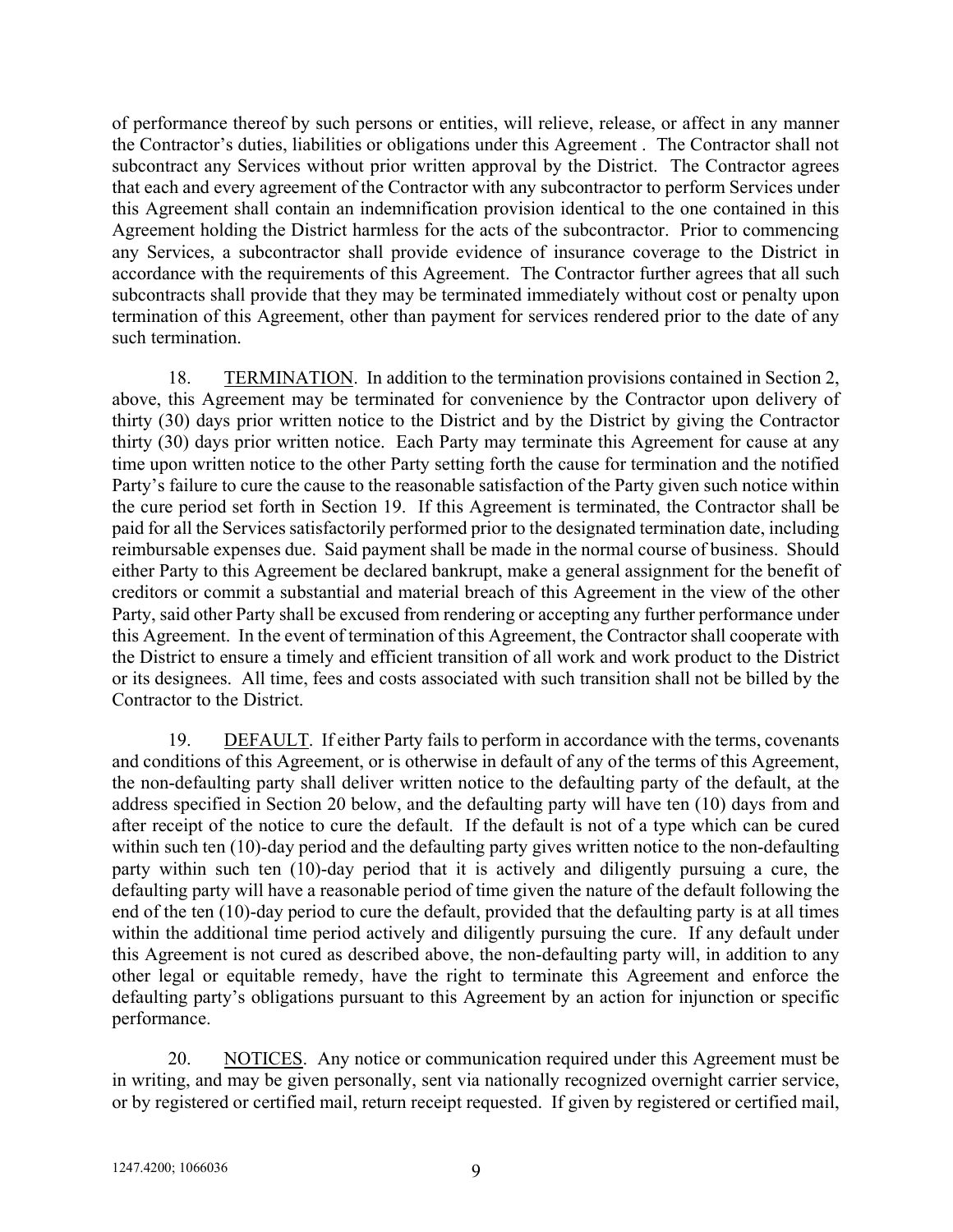the same will be deemed to have been given and received on the first to occur of: (i) actual receipt by any of the addressees designated below as the party to whom notices are to be sent; or (ii) three days after a registered or certified letter containing such notice, properly addressed, with postage prepaid, is deposited in the United States mail. If personally delivered or sent via nationally recognized overnight carrier service, a notice will be deemed to have been given and received on the first to occur of: (i) one business day after being deposited with a nationally recognized overnight air courier service; or (ii) delivery to the party to whom it is addressed. Any party hereto may at any time, by giving written notice to the other party hereto as provided in this Section 20 of this Agreement, designate additional persons to whom notices or communications will be given, and designate any other address in substitution of the address to which such notice or communication will be given. Such notices or communications will be given to the parties at their addresses set forth below:

| District:       | Hawthorn Metropolitan District No. 2<br>c/o Special District Management Services, Inc.<br>141 Union Boulevard, Suite 150<br>Lakewood, CO 80228<br>Attention: Peggy Ripko<br>Phone: 303-987-0835<br>pripko@sdmsi.com<br>Email: |
|-----------------|-------------------------------------------------------------------------------------------------------------------------------------------------------------------------------------------------------------------------------|
| With a Copy to: | White Bear Ankele Tanaka & Waldron<br>2154 E. Commons Ave., Suite 2000<br>Centennial, CO 80122<br><b>Attention: Kristin Tompkins</b><br>Phone: (303) 858-1800<br>ktompkins@wbapc.com<br>E-mail:                               |
| Contractor:     | Environmental Landworks Company, Inc.<br>17173 Mount Vernon Road<br>Golden, CO 80401<br>Attention: Fred McAfoos<br>Phone: 303-862-9480<br>Email: fred@elciworks.com                                                           |

21. AUDITS. The District shall have the right to audit, with reasonable notice, any of the Contractor's books and records solely as are necessary to substantiate any invoices and payments under this Agreement (including, but not limited to, receipts, time sheets, payroll and personnel records) and the Contractor agrees to maintain adequate books and records for such purposes during the term of this Agreement and for a period of two (2) years after termination of this Agreement and to make the same available to the District at all reasonable times and for so long thereafter as there may remain any unresolved question or dispute regarding any item pertaining thereto.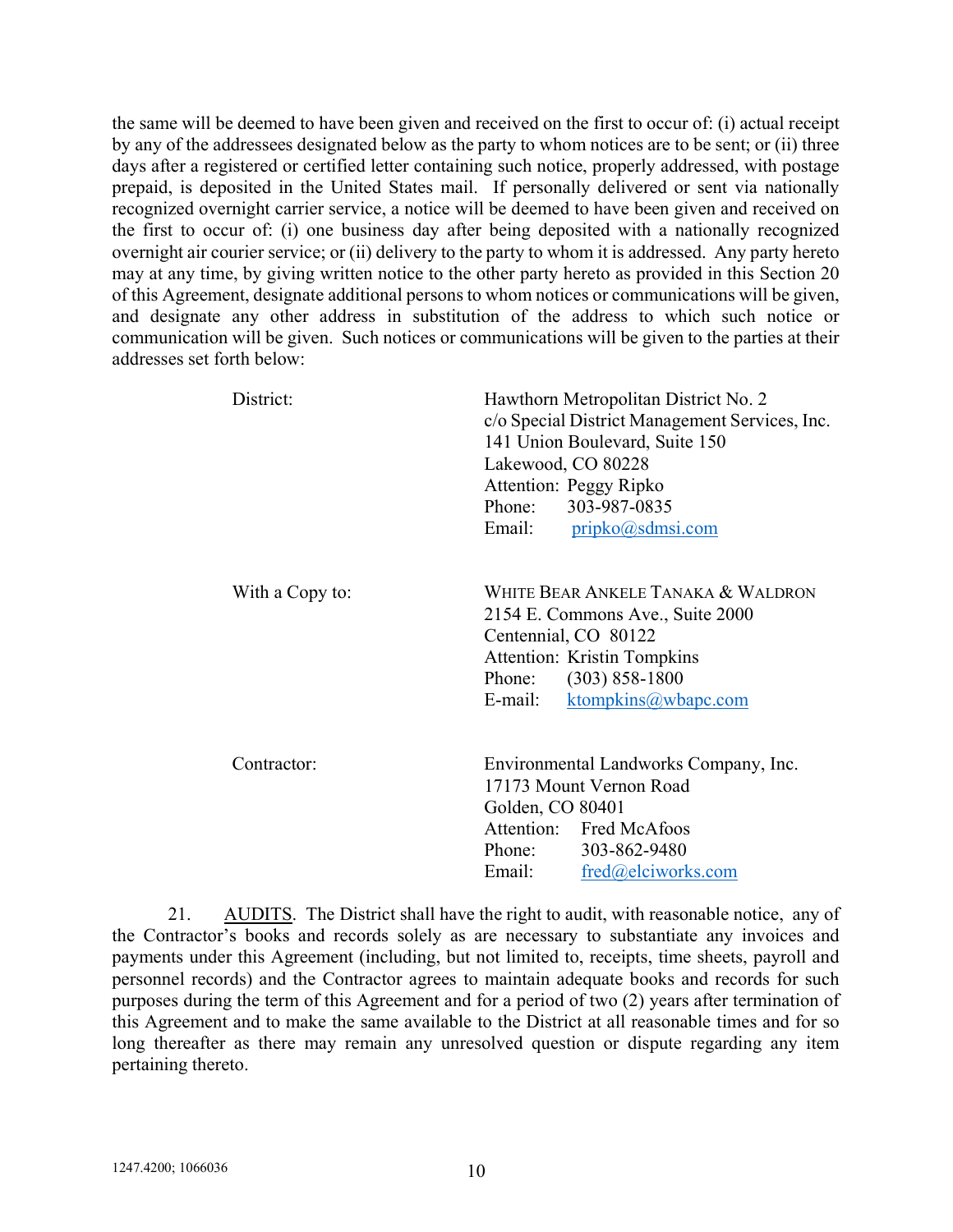22. ENTIRE AGREEMENT. This Agreement constitutes the entire agreement between the Parties hereto relating to the Services, and sets forth the rights, duties, and obligations of each to the other as of this date. Any prior agreements, promises, negotiations, or representations not expressly set forth in this Agreement are of no force and effect. This Agreement may not be modified except by a writing executed by both the Contractor and the District.

23. BINDING AGREEMENT. This Agreement shall inure to and be binding on the heirs, executors, administrators, successors, and assigns of the Parties hereto.

24. NO WAIVER. No waiver of any of the provisions of this Agreement shall be deemed to constitute a waiver of any other of the provisions of this Agreement, nor shall such waiver constitute a continuing waiver unless otherwise expressly provided in this Agreement, nor shall the waiver of any default be deemed a waiver of any subsequent default.

## 25. GOVERNING LAW.

a. Venue. Venue for all actions arising from this Agreement shall be in the District Court in and for the county in which the District is located. The Parties expressly and irrevocably waive any objections or rights which may affect venue of any such action, including, but not limited to, forum non-conveniens or otherwise. At the District's request, the Contractor shall carry on its duties and obligations under this Agreement during any legal proceedings and the District shall continue to pay for the Services performed under this Agreement until and unless this Agreement is otherwise terminated.

b. Choice of Law. Colorado law shall apply to any dispute, without regard to conflict of law principles that would result in the application of any law other than the law of the State of Colorado.

c. Litigation. At the District's request, the Contractor will consent to being joined in litigation between the District and third parties, but such consent shall not be construed as an admission of fault or liability. The Contractor shall not be responsible for delays in the performance of the Services caused by factors beyond its reasonable control including delays caused by Act of God, accidents, failure of any governmental or other regulatory authority to act in a timely manner or failure of the District to furnish timely information or to approve or disapprove of Contractor's Services in a timely manner.

26. GOOD FAITH OF PARTIES. In the performance of this Agreement, or in considering any requested approval, acceptance, consent, or extension of time, the Parties agree that each will act in good faith and will not act unreasonably, arbitrarily, capriciously, or unreasonably withhold, condition, or delay any approval, acceptance, consent, or extension of time required or requested pursuant to this Agreement.

27. SUBJECT TO ANNUAL APPROPRIATION AND BUDGET. The District does not intend hereby to create a multiple-fiscal year direct or indirect debt or other financial obligation whatsoever. The Contractor expressly understands and agrees that the District's obligations under this Agreement shall extend only to monies appropriated for the purposes of this Agreement by the Board and shall not constitute a mandatory charge, requirement or liability in any ensuing fiscal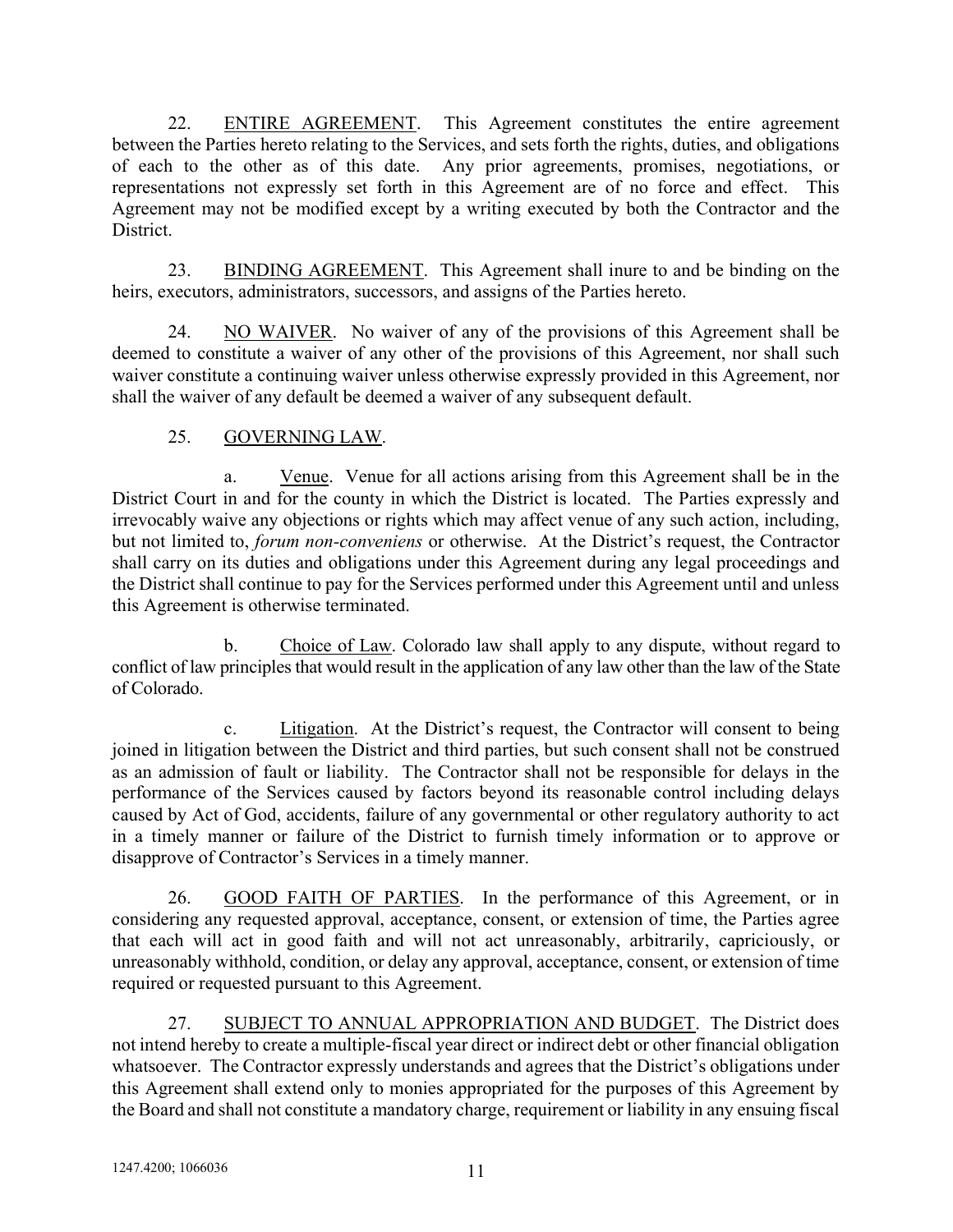year beyond the then-current fiscal year. No provision of this Agreement shall be construed or interpreted as a delegation of governmental powers by the District, or as creating a multiple-fiscal year direct or indirect debt or other financial obligation whatsoever of the District or statutory debt limitation, including, without limitation, Article X, Section 20 or Article XI, Section 6 of the Constitution of the State of Colorado. No provision of this Agreement shall be construed to pledge or to create a lien on any class or source of District funds. The District's obligations under this Agreement exist subject to annual budgeting and appropriations, and shall remain subject to the same for the entire term of this Agreement.

28. GOVERNMENTAL IMMUNITY. Nothing in this Agreement shall be construed to waive, limit, or otherwise modify, in whole or in part, any governmental immunity that may be available by law to the District, its respective officials, employees, contractors, or agents, or any other person acting on behalf of the District and, in particular, governmental immunity afforded or available to the District pursuant to the Colorado Governmental Immunity Act, §§ 24-10-101, et seq., C.R.S.

29. NEGOTIATED PROVISIONS. This Agreement shall not be construed more strictly against one Party than against the other merely by virtue of the fact that it may have been prepared by counsel for one of the Parties, it being acknowledged that each Party has contributed to the preparation of this Agreement.

30. SEVERABILITY. If any portion of this Agreement is declared by any court of competent jurisdiction to be invalid, void or unenforceable, such decision shall not affect the validity of any other portion of this Agreement which shall remain in full force and effect, the intention being that such portions are severable. In addition, in lieu of such void or unenforceable provision, there shall automatically be added as part of this Agreement a provision similar in terms to such illegal, invalid or unenforceable provision so that the resulting reformed provision is legal, valid and enforceable.

31. NO THIRD PARTY BENEFICIARIES. It is expressly understood and agreed that enforcement of the terms and conditions of this Agreement, and all rights of action relating to such enforcement, shall be strictly reserved to the Parties and nothing contained in this Agreement shall give or allow any such claim or right of action by any other third party on such Agreement. It is the express intention of the Parties that any person other than Parties receiving services or benefits under this Agreement shall be deemed to be an incidental beneficiary only.

32. OPEN RECORDS. The Parties understand that all material provided or produced under this Agreement may be subject to the Colorado Open Records Act, §§ 24-72-202, et seq., C.R.S.

33. WARRANTY. The Contractor shall and does by this Agreement guarantee and warrant that all workmanship, materials, and equipment furnished, installed, or performed for the accomplishment of the Services (collectively, the "Work") will be of good quality and new, unless otherwise required or permitted by this Agreement. The Contractor further warrants that the Work will conform to all requirements of this Agreement and all other applicable laws, ordinances, codes, rules and regulations of any governmental authorities having jurisdiction over the Work.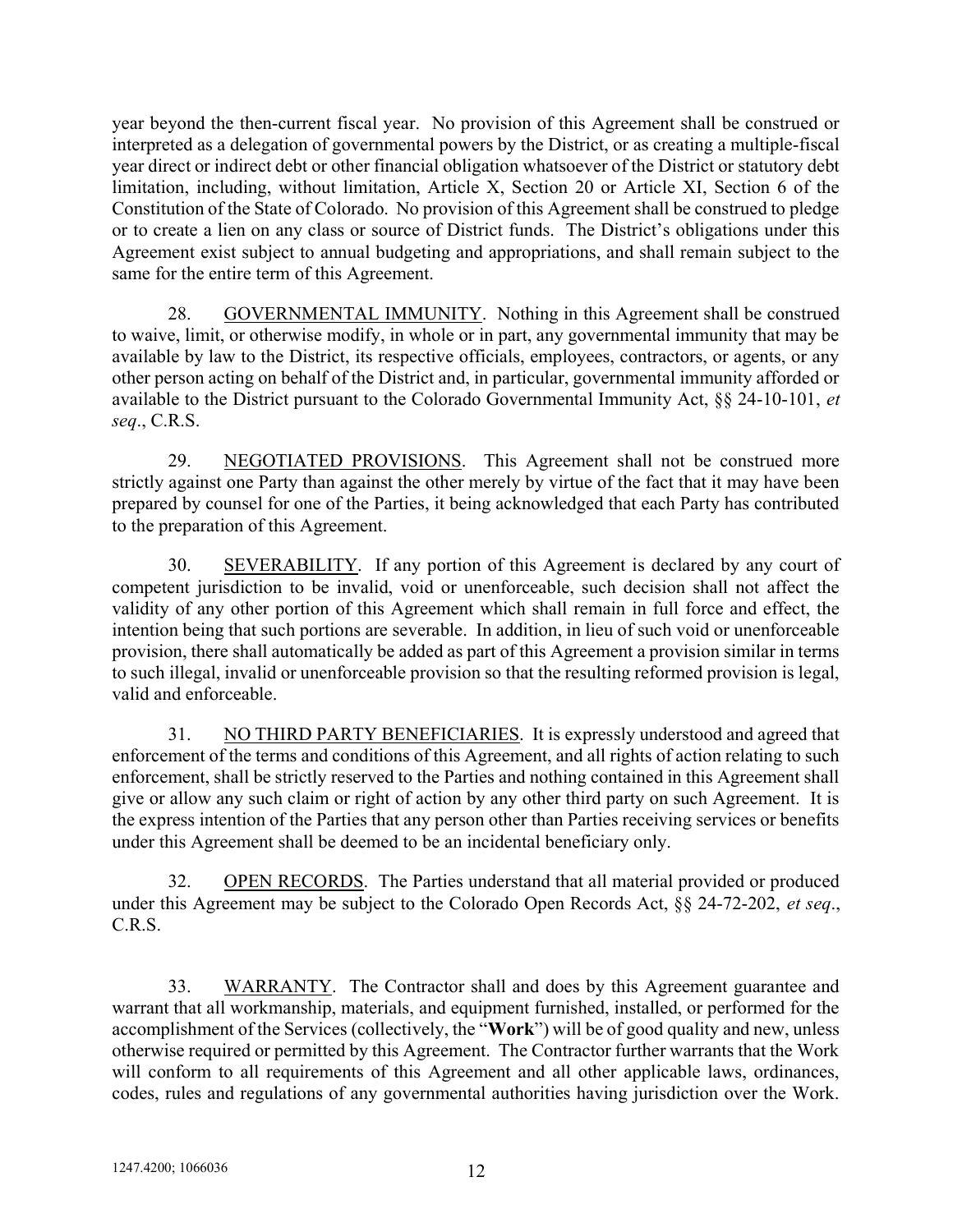All Services are subject to the satisfaction and acceptance of the District, but payments for the completed Work will not constitute final acceptance nor discharge the obligation of the Contractor to correct defects at a later date. Such warranties set forth in this Agreement are in addition to, and not in lieu of, any other warranties prescribed by Colorado law.

34. TAX EXEMPT STATUS. The District is exempt from Colorado state sales and use taxes. Accordingly, taxes from which the District is exempt shall not be included in any invoices submitted to the District. The District shall, upon request, furnish Contractor with a copy of its certificate of tax exemption. Contractor and subcontractors shall apply to the Colorado Department of Revenue, Sales Tax Division, for an Exemption Certificate and purchase materials tax free. The Contractor and subcontractors shall be liable for exempt taxes paid due to failure to apply for Exemption Certificates or for failure to use said certificate.

35. COUNTERPART EXECUTION. This Agreement may be executed in several counterparts, each of which may be deemed an original, but all of which together shall constitute one and the same instrument. Executed copies hereof may be delivered by facsimile or email of a PDF document, and, upon receipt, shall be deemed originals and binding upon the signatories hereto, and shall have the full force and effect of the original for all purposes, including the rules of evidence applicable to court proceedings.

# [Signature pages follow].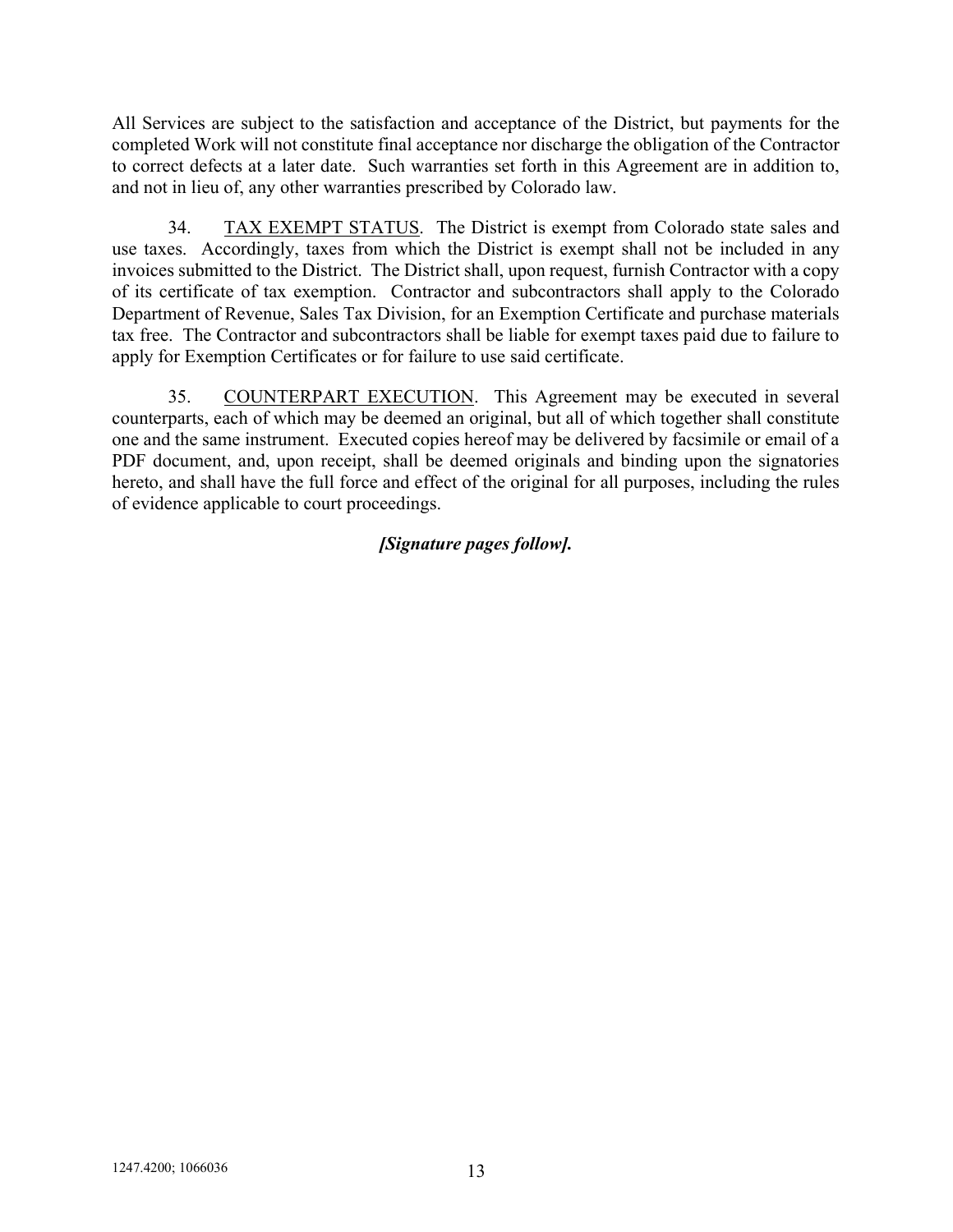IN WITNESS WHEREOF, the Parties have executed this Agreement on the date first above written. By the signature of its representative below, each Party affirms that it has taken all necessary action to authorize said representative to execute this Agreement.

#### **DISTRICT:**

HAWTHORN METROPOLITAN DISTRICT NO. 2, a quasi-municipal corporation and political subdivision of the State of Colorado

Officer of the Distr

ATTEST:

APPROVED AS TO FORM:

WHITE BEAR ANKELE TANAKA & WALDRON Attorneys at Law

Megan J. Mysky

General Counsel for the District

District's Signature Page to Independent Contractor Agreement for Snow Removal Services with Environmental Landworks Company, Inc., dated September 14, 2020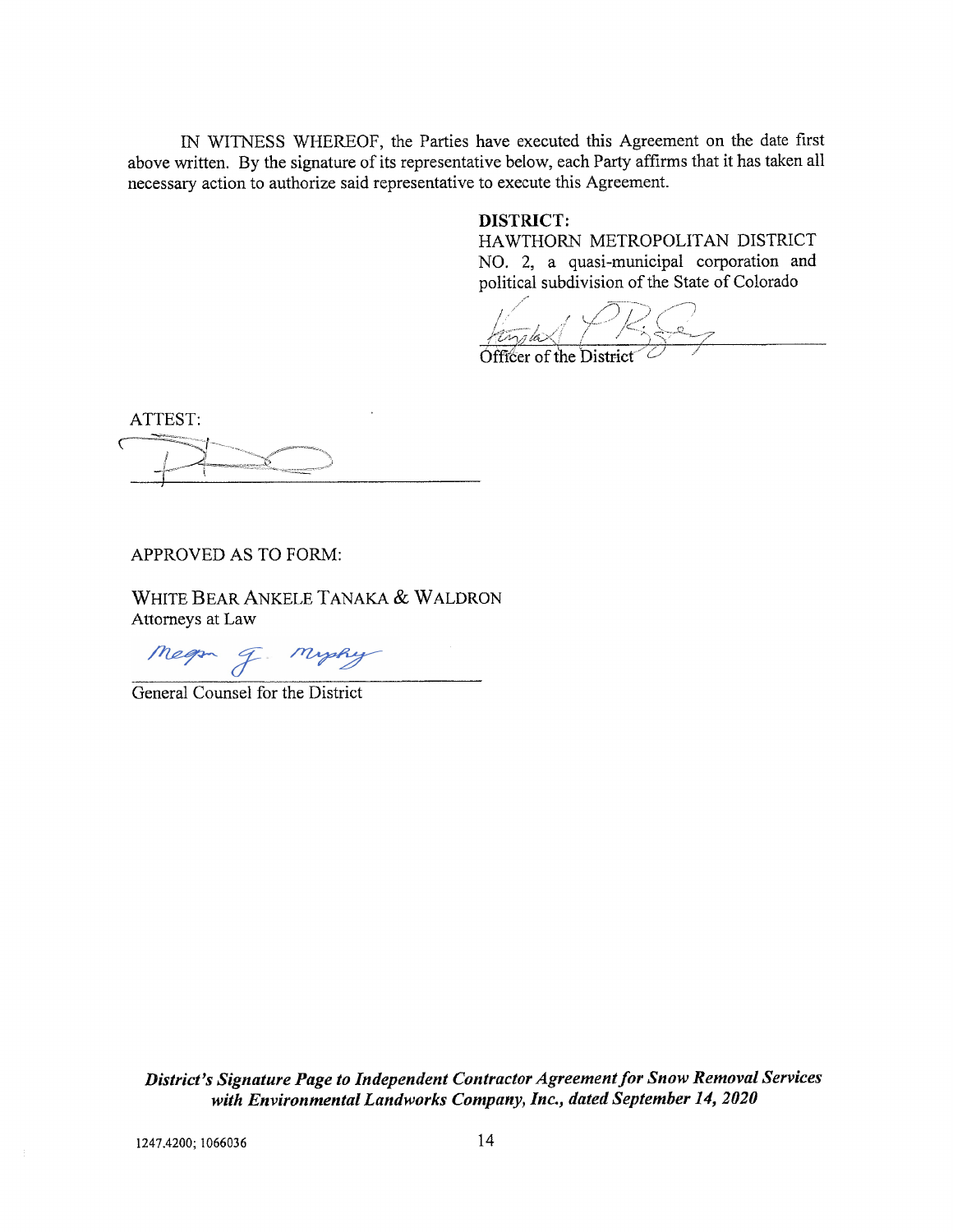#### **CONTRACTOR:** ENVIRONMENTAL LANDWORKS COMPANY, INC., a Colorado corporation

|                                                        | Michael<br>522<br><b>Printed Name</b><br>President<br>Vice<br>Title                                                                                 |  |
|--------------------------------------------------------|-----------------------------------------------------------------------------------------------------------------------------------------------------|--|
| <b>STATE OF COLORADO</b><br>COUNTY OF <b>JEFFERSON</b> | <b>JENNIFER J RODARTE</b><br><b>Notary Public</b><br><b>State of Colorado</b><br>Notary ID # 20164013963<br>My Commission Expires 04-20-2024<br>SS. |  |

The foregoing instrument was acknowledged before me this  $16$  day of Sept.<br>2020, by Michael Sittlare as the VICE PRES IDENT of Environmental Landworks Company, Inc.

Witness my hand and official seal.

My commission expires: 04/20/2004

mille Rodart

Contractor's Signature Page to Independent Contractor Agreement for Snow Removal Services with Hawthorn Metropolitan District No. 2, dated September 14, 2020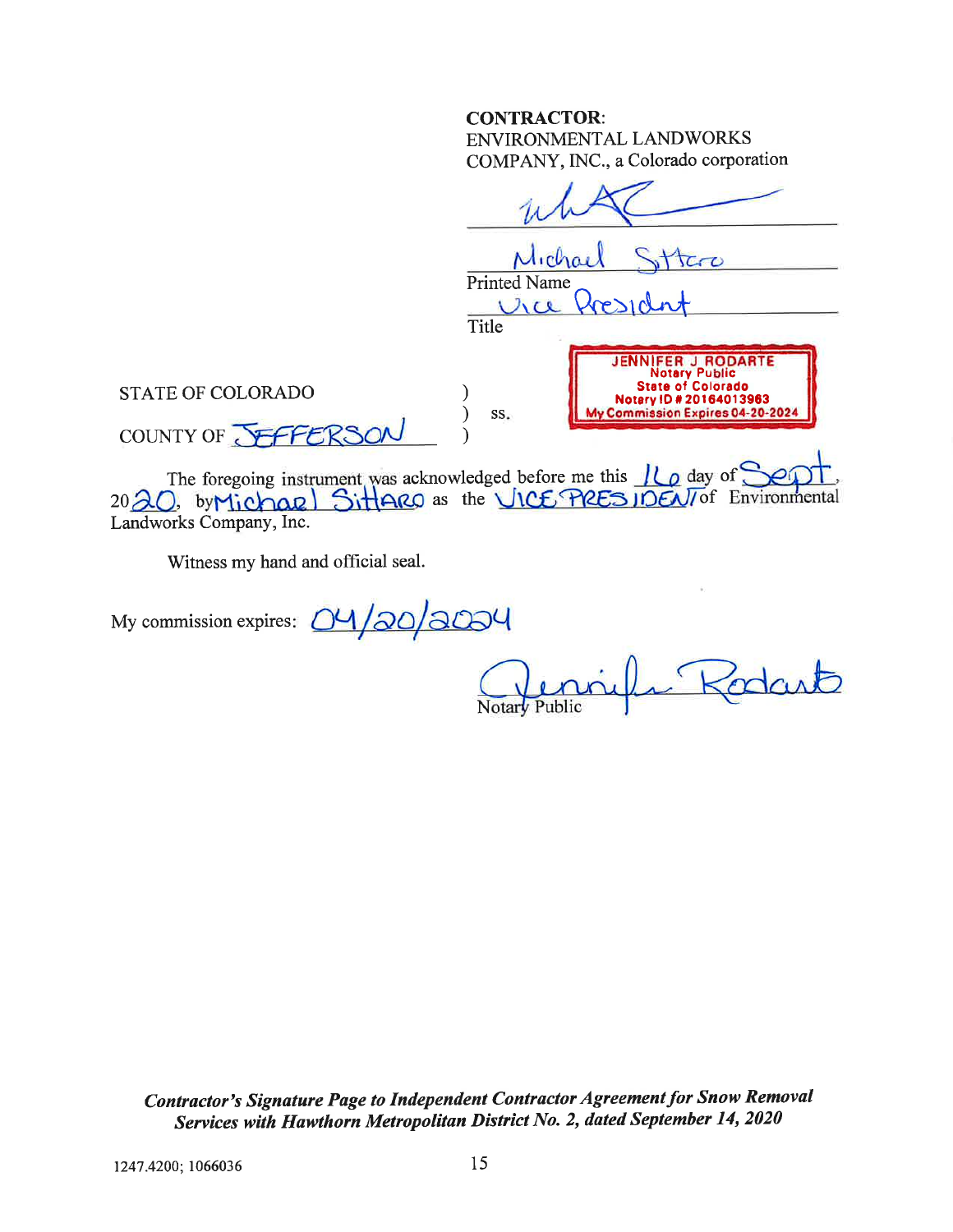#### EXHIBIT A

#### SCOPE OF SERVICES/COMPENSATION SCHEDULE

#### GENERAL REQUIREMENTS/OBLIGATIONS

Contractor shall furnish all labor, equipment, accessories and material to perform snow maintenance activities as outlined in this Agreement and on any Site Map. These services shall be provided at the hourly rates set forth on in this Agreement.

Contractor will perform the services in a good and workmanlike manner consistent with reasonable industry standards and in consideration of the natural conditions present.

Contractor shall maintain sufficient resources and equipment to be able to service the property for the type and size of snowstorms customarily encountered in the area (1" to 8" of snowfall accumulation per day).

Accumulations greater than 8" may require larger or different types of equipment that are not normally a part of Contractor's fleet and supplemental pricing will apply in those circumstances where Contractor must rent equipment. In the event of a forecast storm greater than 8" the Manager may contact the District and make recommendations for equipment and personnel to complete services in the expected time frame. The District understands that snow maintenance services under these conditions could require two or more trips addressing areas of highest need first. Clint understands that this may result in additional time required to perform services under this Agreement. In the event of a government issues Snow Emergency, the Contractor will be entitled to discontinue snow operations under this Agreement if continued operations would be a violation of law. Contractor's normally available equipment includes, but is not limited to, dump trucks, front-end loaders, and additional trucks with blades, and this equipment is subject to availability based on Company's reasonable discretion based on its obligation to fulfill pre-existing commitments.

#### WORK NOT INCLUDED

Sweeping or cleaning of sand or other materials used when performing services or cleaning accumulation of trash, sand or debris after snow melts.

Any other work not listed in this Agreement or its exhibits.

#### **SPECIFICATIONS**

Contractor will plow the snow when accumulation reaches a depth of inches as determined by the nearest location for which a report is available on www.skyviewweather.com (or other standard agreed to by the Parties), or as requested by the District for an additional fee. Contractor will shovel the snow when accumulation reaches a depth of \_\_\_ inches as determined by the nearest location for which a report is available on www.skyviewweather.com (or other standard agreed to by the Parties), or as requested by the District for an additional fee.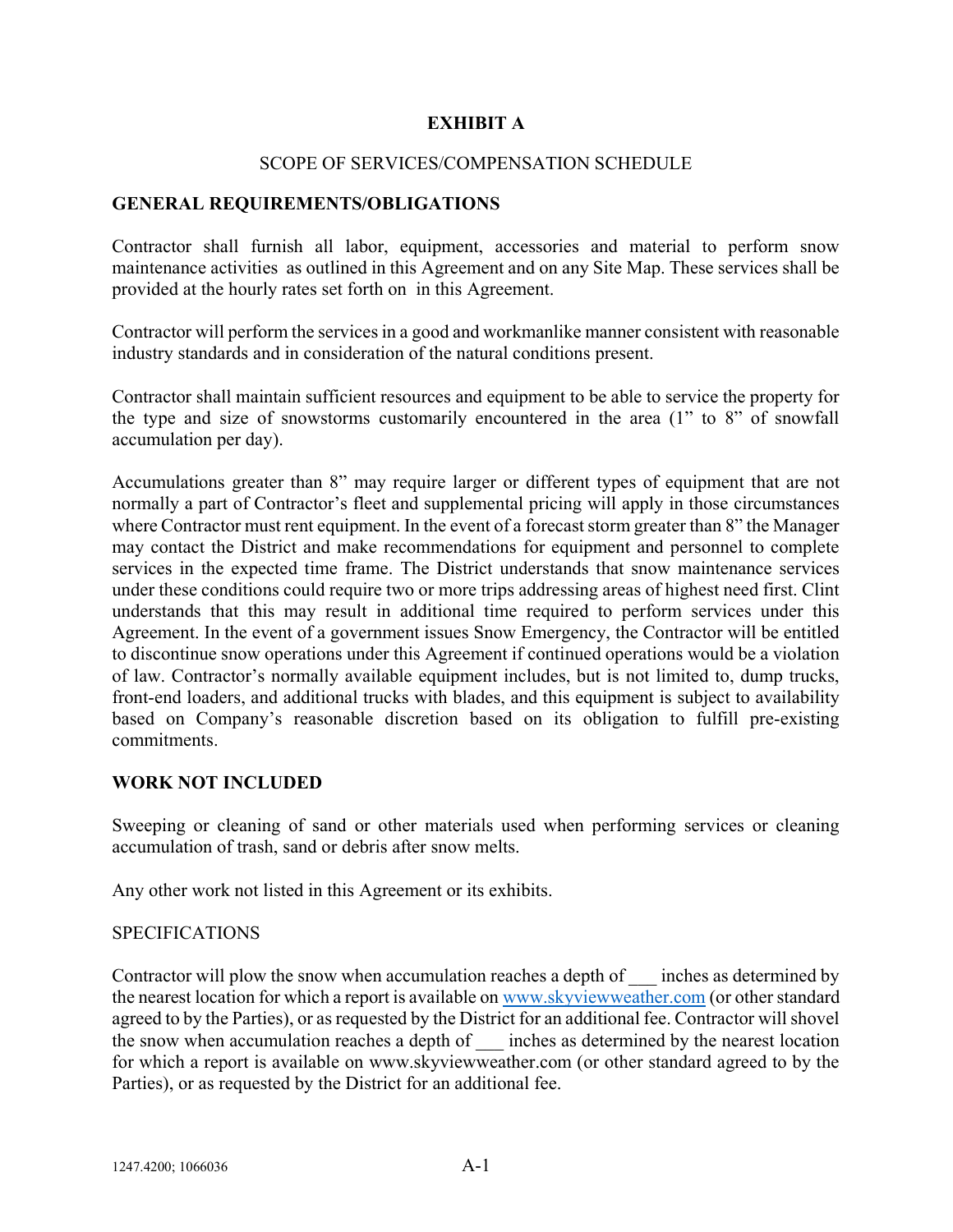Equipment and materials to be used during normal events may include, but not be limited to, the following:

- $\bullet$   $\frac{1}{2}$  ton trucks with 7.5-foot blades;
- Snow blowers; walk behind;
- Dump truck with blade;
- Front end loaders;
- Ice slicer; and
- Ice melt CaCl 94/97 equal.

Snow maintenance activities will be initiated when the Contractor reasonably determines conditions are such that maintenance operations are required based upon the accumulations specifications above, or when Contractor is specifically notified by the District when conditions and law permit snow maintenance activities to be undertaken according to the terms and conditions of this Agreement.

The District may choose to forego service for a specific time, but in any such case the District shall notify the Contractor of any election to forego snow maintenance services at least 48-hours in advance, in which case the District assumes all risks associated with conditions on the property. Failure to give notice as required under this section may result in charges by Contractor for time, equipment and administrative expenses.

The site map is included with this Agreement. The District will inform the Contractor of the location and nature of any and all hazards, concealed improvements, impediments, special circumstances or conditions known to the District and ensure that these are marked on the site map. The District shall be under a continuing duty to inform the Contractor about the location and nature of any and all hazards, concealed improvements, impediments, special circumstances or conditions known the District so that hazards and improvements may be properly marked.

Prior to the commencement of the first work by the Contractor, the District shall meet with the Contractor's designated representative and the District shall identify all pertinent property boundaries, any buried or concealed improvements, pre-existing damage, impediments, or potentially dangerous conditions existing on the property. Contractor may add items to the site map based on observed conditions.

#### LIMITATIONS, CLIENT RESPONSIBILITIES AND ASSUMPTION OF RISK

Contractor shall not be liable to the District for damage to, injury or loss to or arising out of or related to items buried under the snow (i.e. curbs, turf, wheel stops, wires, hydrants, etc.) that are not identified on the site map. The District shall notify the ELCI Manager immediately of any conditions which are not listed on the site map and which may create a hazard to the public or to Contractor or its employees due to a snow event or due to services provided by Contractor under this Agreement.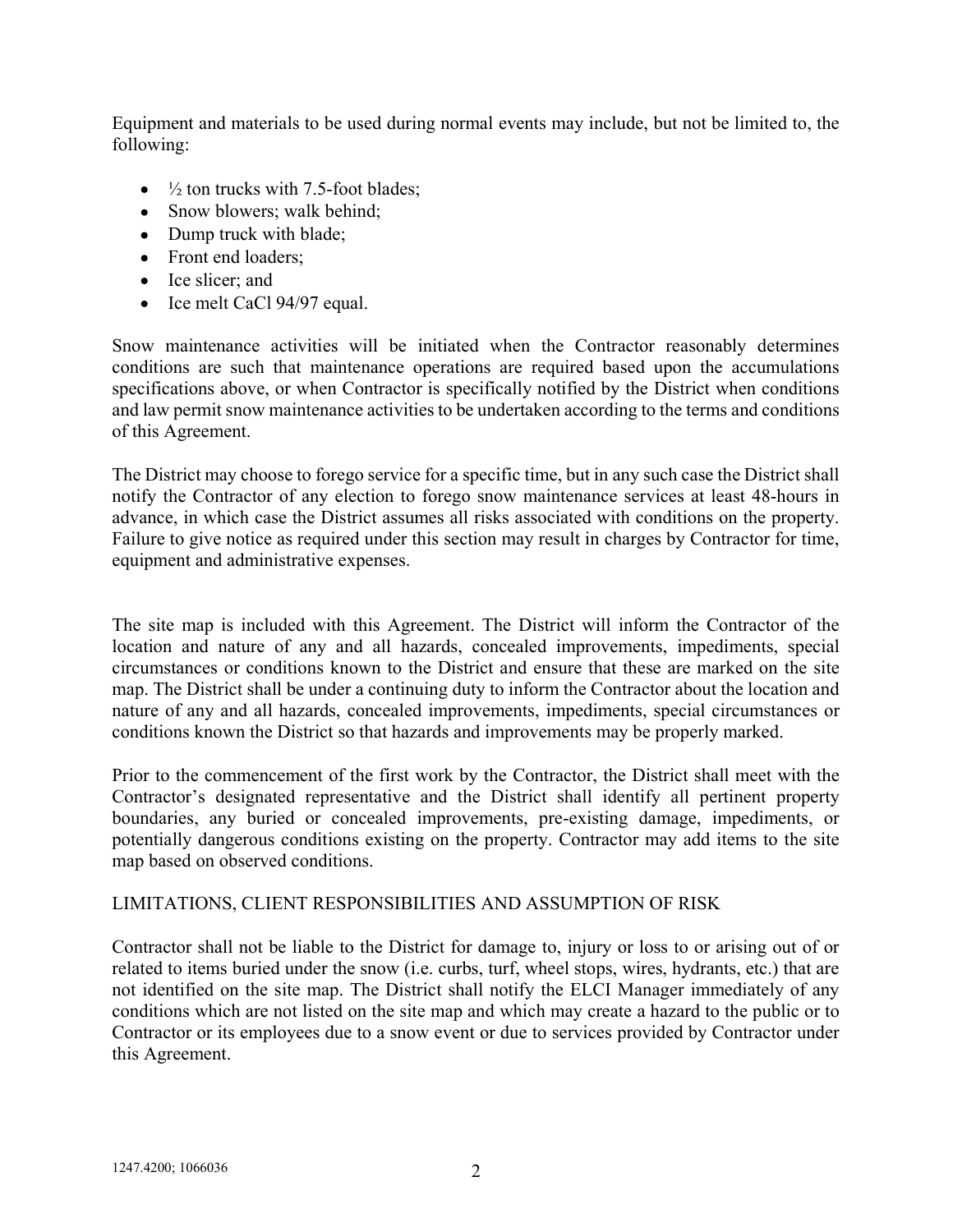The District shall be responsible for removal, or for causing the removal of all vehicles and other personal property, from parking lots, drives, access roads, and designated stockpile areas, so that the Contractor can properly and efficiently operate snow plowing equipment. Contractor shall not be liable for any claims, loss or damage caused by or arising out of stockpiled snow unless caused by stockpiling in an area where the District has expressly marked as forbidden areas for stockpiling on the site map. Contractor shall not be obliged to perform services under this Agreement in any areas that are not accessible for the safe and efficient performance of services under this Agreement, or if designated areas for stockpiling snow are inaccessible or insufficient.

The District understands that de-icers and sand salt mix may cause damage to the landscape and concrete surfaces. Contractor will not be responsible for damages these products may cause, and the District expressly assumes the risk of their use. If the District does not wish for these products to be used the District must indicate so specifically in writing, and note the areas where the products' use is prohibited on the site map. Contractor will not be held liable for safety issues relating to or resulting from Client's direction not to use chemicals for ice mitigation, and the District expressly assumes the risk of their non-use.

The District understands that snow maintenance of a particular location may not clear the area to "bare pavement" and that slippery conditions may continue to prevail even after snow maintenance and that Contractor assumes no liability for this naturally occurring condition. The District realizes that slick surfaces may be present at any time despite Contractor's efforts. The District assumes the risk of naturally occurring dangerous conditions related to snowfall, snow accumulation, ice formation and accumulation, which occur after Contractor provides services under this Agreement or which persist despite Contractor's provision of the services expressly called for under this Agreement. The Contractor will not be liable to the District for costs, fees, loss or damage that is/are not a direct result of Contractor's unexcused failure to comply with the specific requirements of this Agreement, including its exhibits. Nothing in this Agreement shall relieve the District of its legal obligations as a landowner. The Contractor shall maintain insurance to protect against claims by third parties.

The District acknowledges the severity and duration of weather events are matters outside of Contractor's control and that extreme weather may prevent the Contractor from getting to the Premises either during, or immediately after the weather event. Contractor is not be responsible for Acts of God, unusual weather conditions, poor site drainage conditions, vandalism or other events or conditions beyond the control of Contractor. The District further understands that sidewalk crews may not work safely if temperature and wind conditions combine to make wind chill factors below 0 degrees Fahrenheit, and agrees that Contractor shall have the right to stop work in these severe conditions (without penalty or liability) so as not to force unsafe conditions on employees.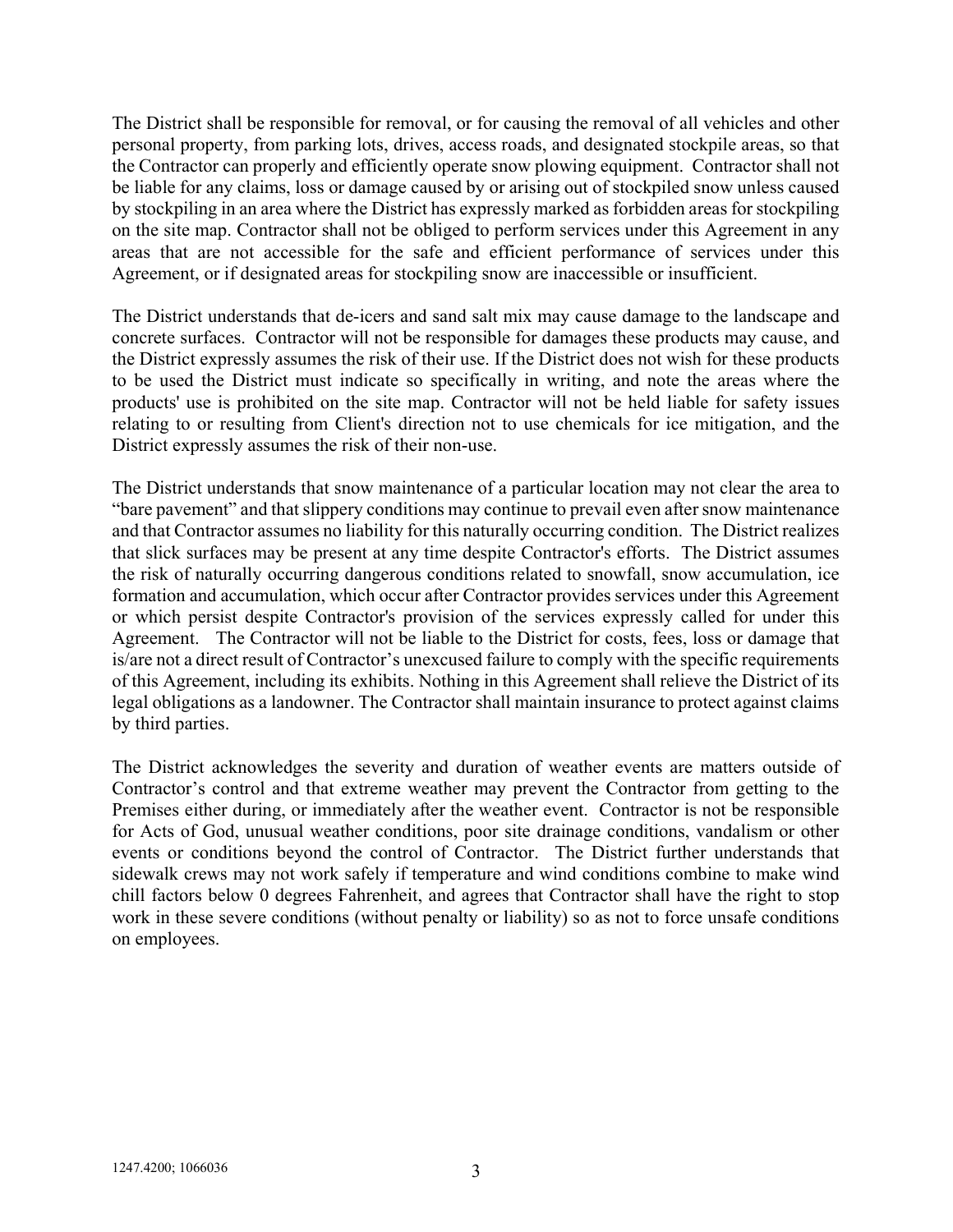#### 2020-2021 Snow Rates

| Truck with Plow         | $$105.00$ per man hour   |
|-------------------------|--------------------------|
| <b>Hand Shoveling</b>   | \$55.00 per man hour     |
| Ice Slicer              | \$235.00 per ton applied |
| Sand (no ice melt-salt) | $$65.00$ per ton         |
| Ice Melt                | \$0.90 per lb. applied   |
| <b>ATV</b> with Plow    | \$80.00 per man hour     |
| Skid steer w/ Pusher    | $$140.00$ per man hour   |
| Front End Loader        | $$190.00$ per man hour   |
| Walk-behind snow blower | \$75.00 per man hour     |

All rates will be increased 50% to compensate for holiday pay rate.

Contractor will submit invoices for snow clearing services on a per snowfall basis.

Contractor's pricing is based on the current market for materials and consumables. Increases in cost of materials or consumables by more than 10% may result in surcharges applying to the work.

#### Snow Maintenance Emergency Equipment

(For use, if necessary in extreme snow events of eight plus inches of snow accumulation or requested due to large piles of snow on site when more snow is forecasted before it has time to melt.

| Mobilization                 | \$262.00           |
|------------------------------|--------------------|
| Fueling equipment on site    | $$82.00$ per hour  |
| Rental Skid Steer            | $$190.00$ per hour |
| Rental Wheel Loader          | $$270.00$ per hour |
| <b>Rental Road Grader</b>    | $$350.00$ per hour |
| Rented/Contracted Dump Truck | $$320.00$ per hour |

These are our hourly rates for the 2020-2021 snow maintenance season. There is a one (1) hour minimum charge per job site.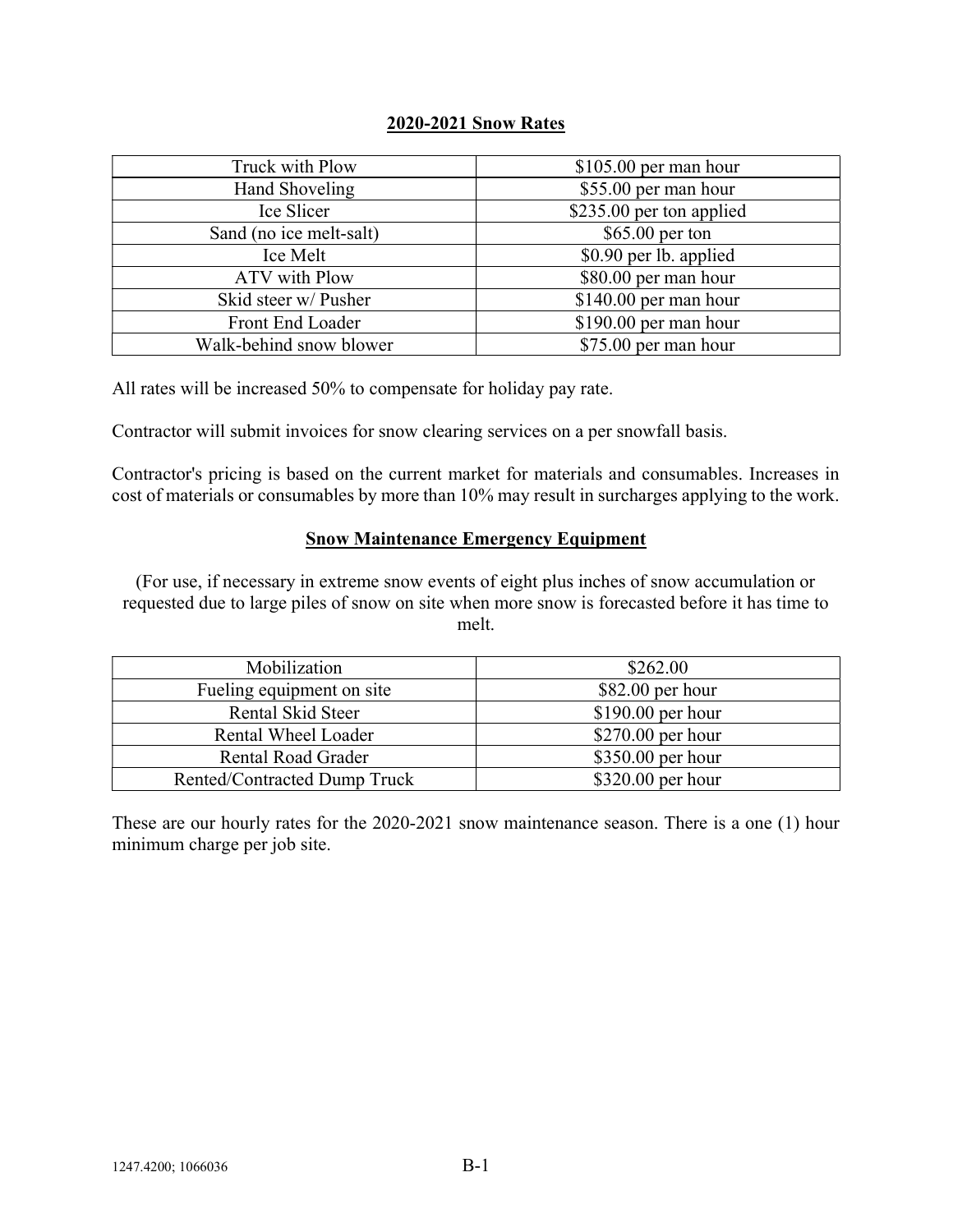# EXHIBIT B

CONTRACTOR'S COMPLETED W-9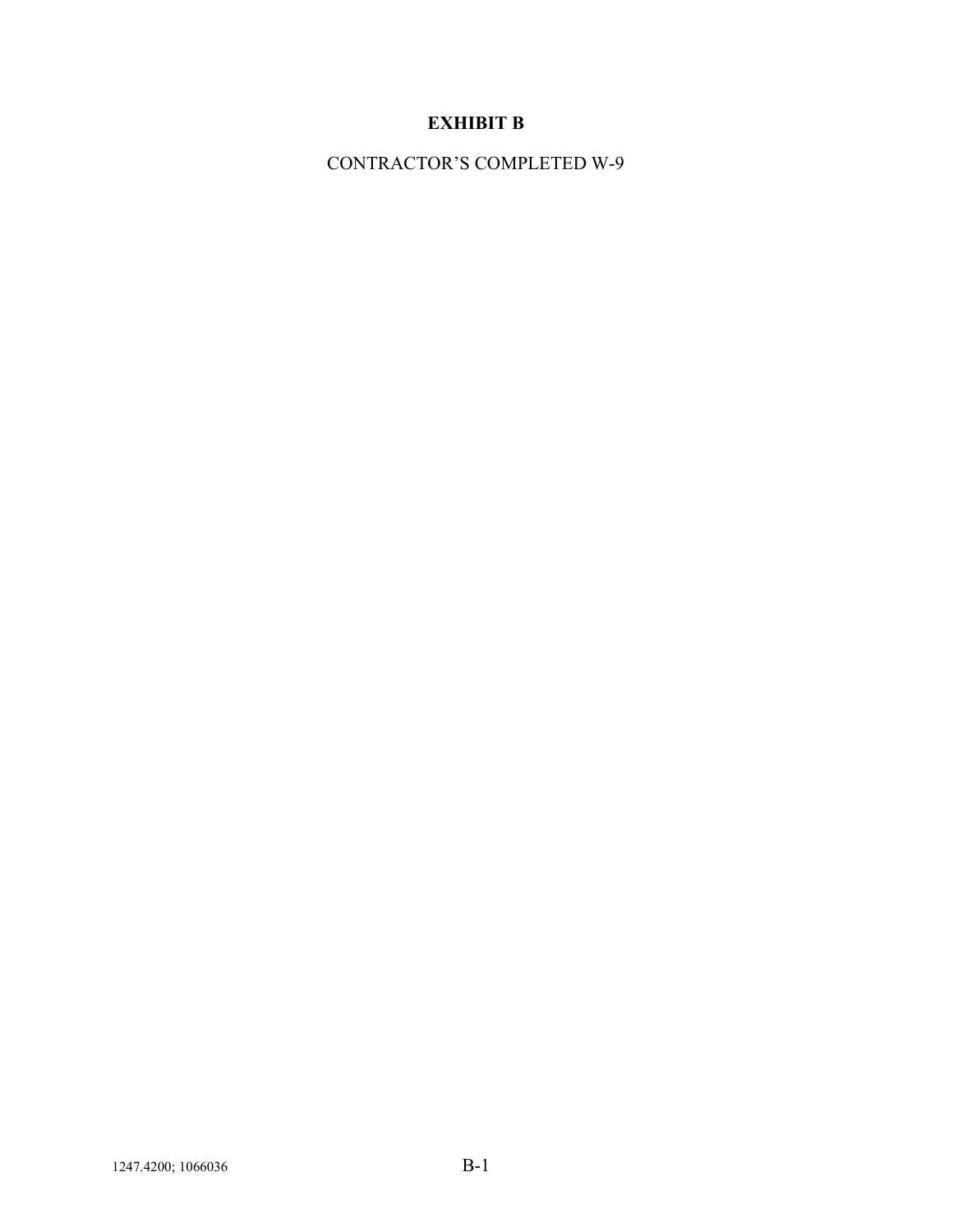#### EXHIBIT C

#### INSURANCE REQUIREMENTS

NOTE: All insurance required and provided hereunder shall also comply with the provisions of Section 11 of this Agreement.

- 1. Standard Worker's Compensation and Employer's Liability Insurance covering all employees of Contractor involved with the performance of the Services, with policy amounts and coverage in compliance with the laws of the jurisdiction in which the Services will be performed.
- 2. Commercial General Liability Insurance with minimum limits of liability of not less than \$2,000,000 per occurrence for bodily injury and property damage liability; \$2,000,000 designated location, general aggregate; and \$1,000,000 umbrella. Such insurance will include coverage for contractual liability, personal injury and broad form property damage, and shall include all major divisions of coverage and be on a comprehensive basis including, but not limited to:
	- a. premises operations;
	- b. personal injury liability without employment exclusion;
	- c. limited contractual;
	- d. broad form property damages, including completed operations;
	- e. medical payments;
	- f. products and completed operations;
	- g. independent consultants coverage;
	- h. coverage inclusive of construction means, methods, techniques, sequences, and procedures, employed in the capacity of a construction consultant; and

#### This policy must include coverage extensions to cover the indemnification obligations contained in this Agreement to the extent caused by or arising out of bodily injury or property damage.

- 3. Comprehensive Automobile Liability Insurance covering all owned, non-owned and hired automobiles used in connection with the performance of the Services, with limits of liability of not less than \$1,000,000 combined single limit bodily injury and property damage. This policy must include coverage extensions to cover the indemnification obligations contained in this Agreement to the extent caused by or arising out of bodily injury or property damage.
- 4. Any other insurance commonly used by contractors for services of the type to be performed pursuant to this Agreement.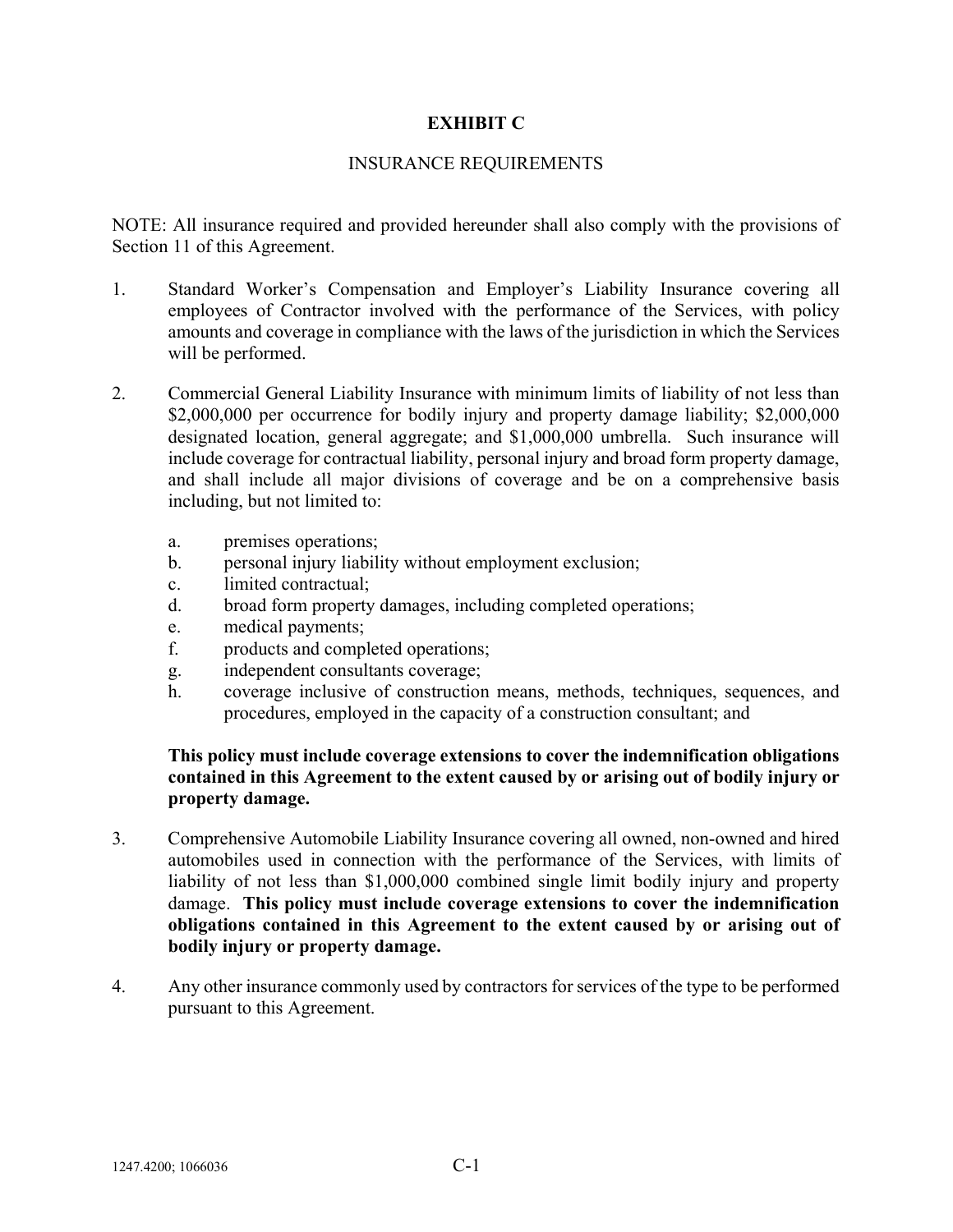# EXHIBIT C-1

CERTIFICATE(S) OF INSURANCE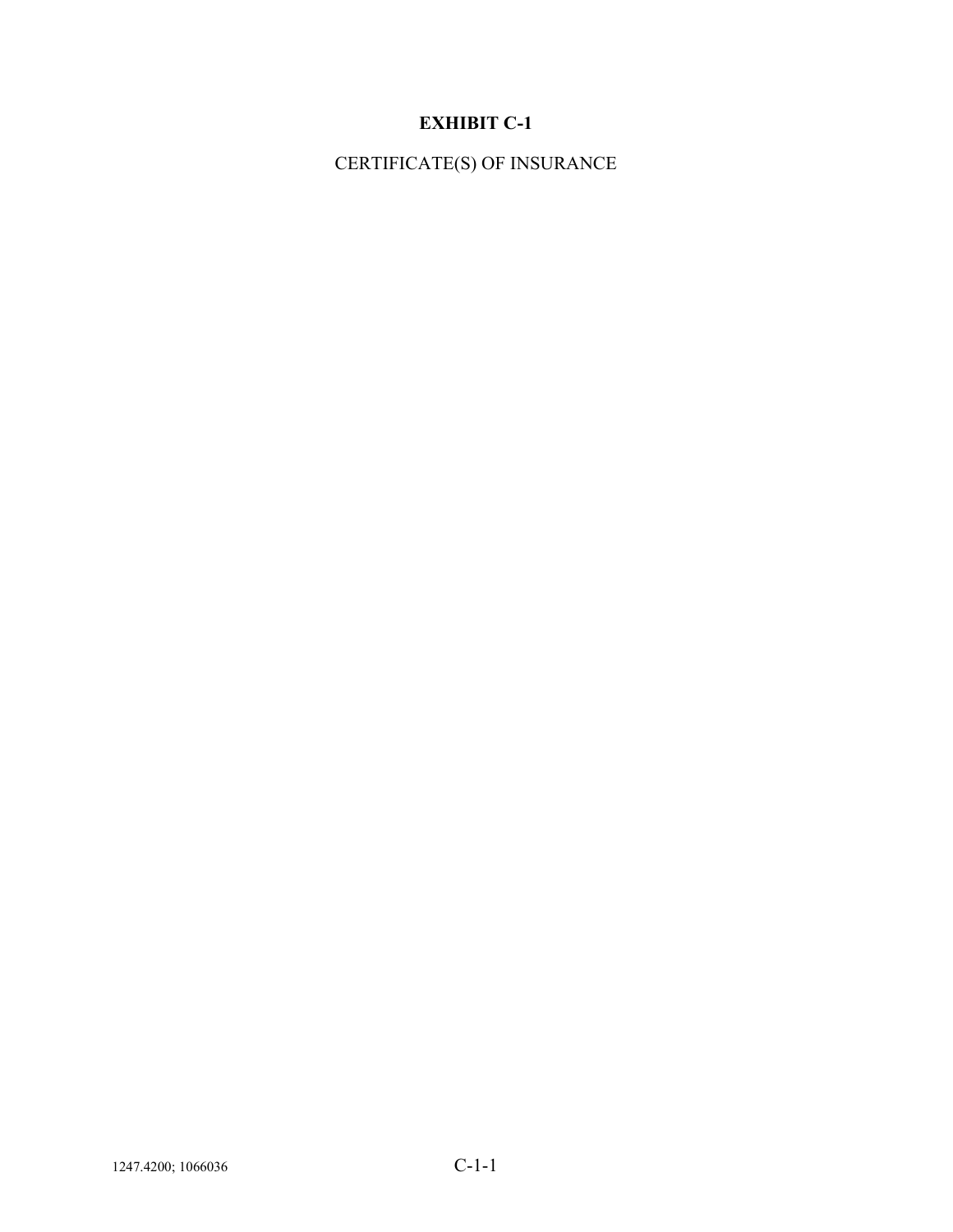# EXHIBIT D

# CERTIFICATE OF GOOD STANDING WITH COLORADO SECRETARY OF STATE